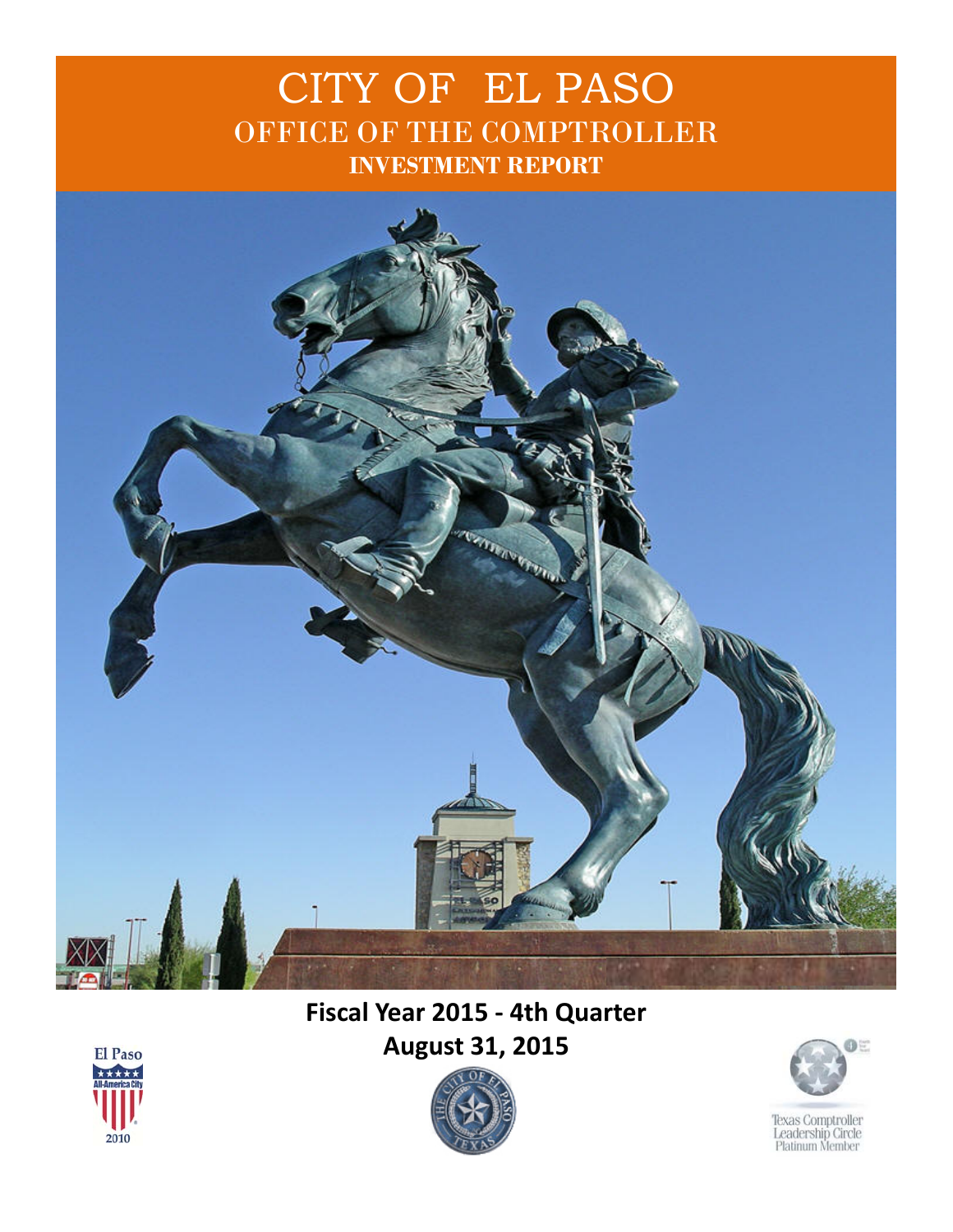#### *The City of El Paso Texas Executive Summary*

#### *Table of Contents*

#### **Investment Report for FY2015 4th Quarter Ending August 31, 2015**

| Summary                                           | Page |
|---------------------------------------------------|------|
| Management Letter                                 | 1    |
| City of El Paso Portfolio                         | 5    |
| Analysis                                          |      |
| Portfolio Composition Review                      | 6    |
| <b>Yield Analysis for Quarter</b>                 | 7    |
| Maturity & Duration Analysis                      | 8    |
| Portfolio Holdings Distribution by Maturity Range | 9    |
| <b>Treasury Benchmark Yield Analysis</b>          | 10   |
| Portfolio Performance Comparison                  | 11   |
| Interest Earned by Security Sector for Quarter    | 12   |
| Reports                                           |      |
| <b>Total Return Report</b>                        | 13   |
| <b>Texas Compliance Summary</b>                   | 14   |
| <b>Texas Compliance Details</b>                   | 15   |
| Monthly General Ledger Report                     | 16   |
| Portfolio Activity                                | 17   |
| Monthly Activity by Action                        | 18   |
| <b>Investment Purchases by Broker/Dealer</b>      | 21   |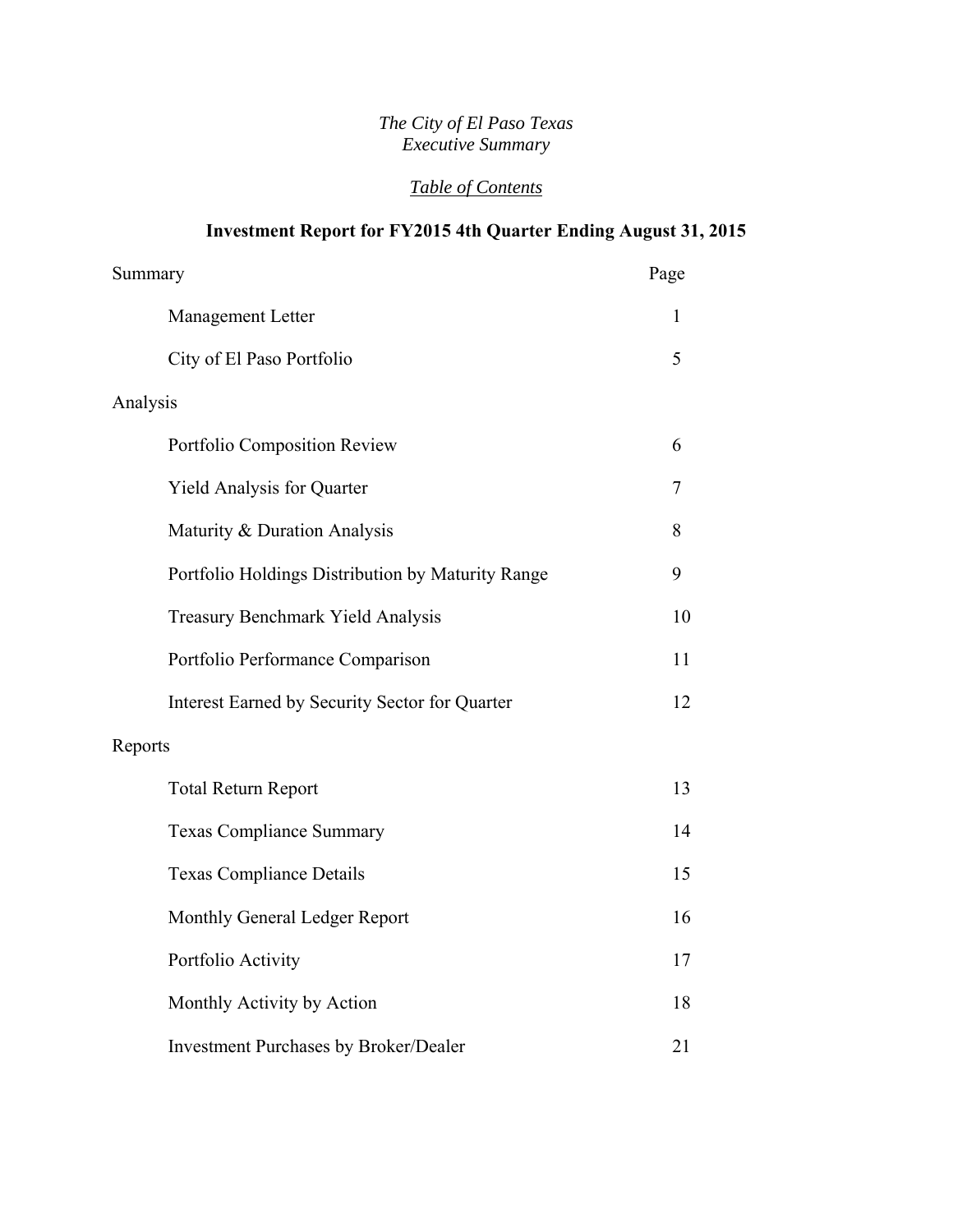

| Mayor<br>Oscar Leeser                                                                           | To:<br>From:<br>Date:<br>Subject: | Mr. Tommy Gonzalez, City Manager<br><b>Investment Committee Members</b><br>September 30, 2015 | Fourth Quarter Investment Report for Period Ending August 31, 2015                  |                                                                                                                                                                                                                                                                                                                                                                                                                                                                                                                                |
|-------------------------------------------------------------------------------------------------|-----------------------------------|-----------------------------------------------------------------------------------------------|-------------------------------------------------------------------------------------|--------------------------------------------------------------------------------------------------------------------------------------------------------------------------------------------------------------------------------------------------------------------------------------------------------------------------------------------------------------------------------------------------------------------------------------------------------------------------------------------------------------------------------|
| <b>City Council</b><br>District 1<br>Peter Svarzbein<br>District 2<br>Larry Romero              |                                   |                                                                                               | cash flow requirements for operations, capital projects and debt service payments.  | Submitted for your review and acceptance is the City of El Paso Fourth Quarter<br>Investment Report including documentation for fourth quarter investments and<br>performance evaluations. The Investment Officers have conformed to all state laws and<br>statutes which govern the investment of public funds, including but not by way of<br>limitations, the Public Fund Investment Act, Chapter 2256, Government Code, the City's<br>Investment Policy and adopted investment strategies. All funds were invested to meet |
| District 3<br>Emma Acosta<br>District 4<br>Carl L. Robinson<br>District 5<br>Dr. Michiel R. Noe |                                   | constraints as outlined per City's Investment Policy.                                         |                                                                                     | For fiscal year 2015, Investment Committee has determined to increase level of oversight<br>on City's investments and adopt a proactive role to promote an active trading position of<br>excess funds as allowed by Investment Policy. In adherence with Investment Policy, the<br>Investment Officers' main goal will continue to be the preservation and security of<br>principal while returns will remain commensurate with City's investment risks                                                                        |
| District 6<br>Claudia Ordaz<br>District 7<br>Lily Limón<br>District 8<br>Cortney C. Niland      |                                   |                                                                                               | new money market account has a rate .040% as opposed to the previous rate of .010%. | There were no investments maturing during this quarter. Daily available cash was placed<br>into investment pools which have outperformed bank interest-bearing accounts. The four<br>investment pools used by the City - TexStar, TexPool, Logic and TexasDaily - had an<br>average yield of 0.108% for this quarter. During this quarter a new Morgan Stanley<br>Money Market Account replaced the previously utilized money market account. The                                                                              |
|                                                                                                 |                                   |                                                                                               |                                                                                     | The following is a summary comparison of selected information for the last two quarters:                                                                                                                                                                                                                                                                                                                                                                                                                                       |
|                                                                                                 |                                   |                                                                                               | <b>August 31, 2015</b>                                                              | May 31, 2015                                                                                                                                                                                                                                                                                                                                                                                                                                                                                                                   |
| <b>City Manager</b><br><b>Tommy Gonzalez</b>                                                    |                                   | Par value invested                                                                            | \$172,057,891                                                                       | \$194,022,151                                                                                                                                                                                                                                                                                                                                                                                                                                                                                                                  |

| Tommy Gonzalez |  |
|----------------|--|

Patricia Degman – Comptroller City 1 | 300 N. Campbell | El Paso, Texas 79901 | (915) 212-0040 "Delivering Outstanding Services"

Portfolio book value \$172,097,036 \$194,096,875

Portfolio market value  $$172,098,449$   $$194,098,887$ 

Weighted average maturity  $\begin{array}{c|c}\n & 4 \text{ Days} \\
& 4 \text{ Days}\n\end{array}$  6 Days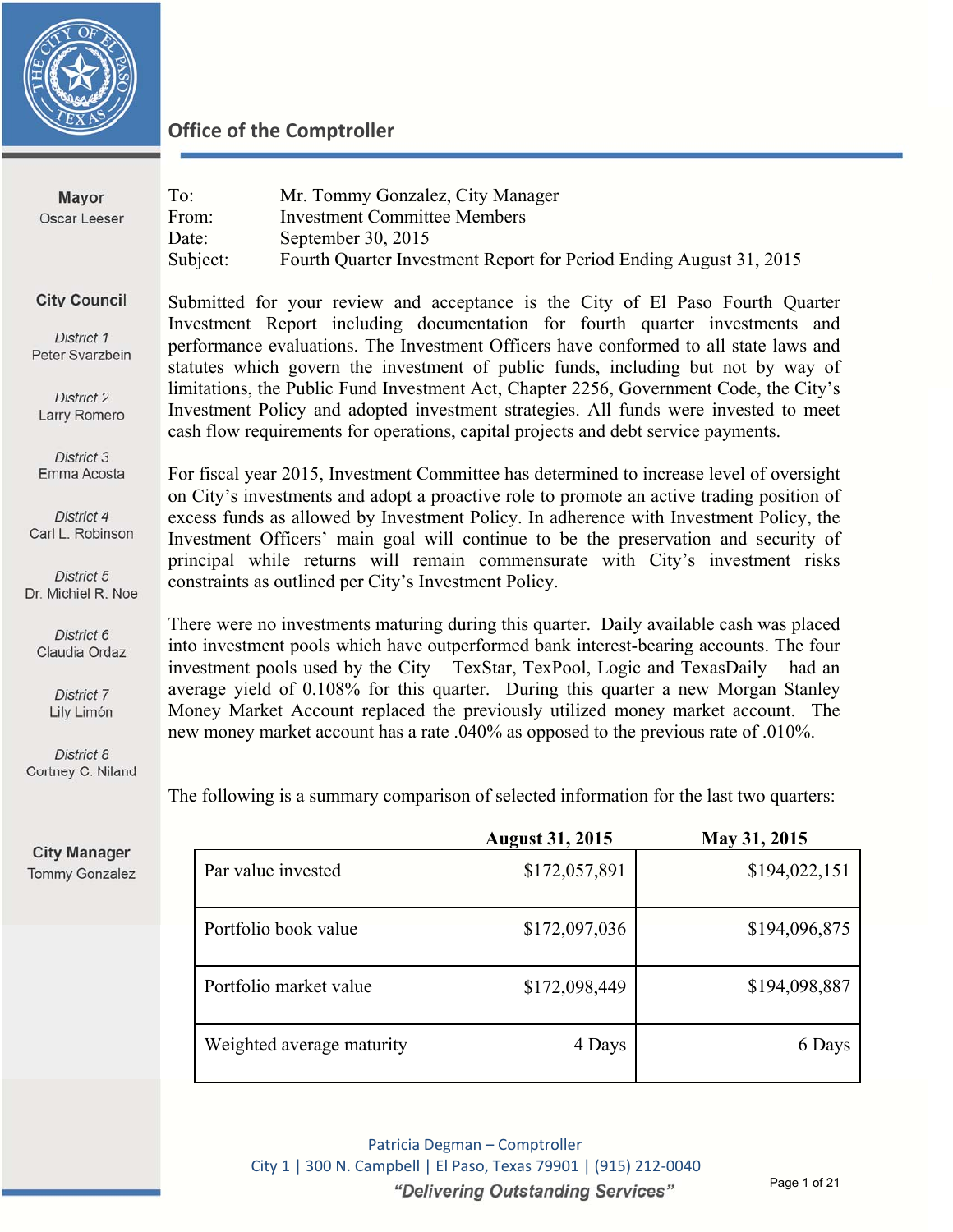

| Mayor<br>Oscar Leeser                                |                                         |                        | The yield on portfolio investments and market securities is shown as follows: |  |  |
|------------------------------------------------------|-----------------------------------------|------------------------|-------------------------------------------------------------------------------|--|--|
|                                                      |                                         | <b>August 31, 2015</b> | May 31, 2014                                                                  |  |  |
|                                                      | Portfolio Agency Callable<br>Securities | N/A                    | N/A                                                                           |  |  |
| <b>City Council</b><br>District 1<br>Peter Svarzbein | <b>Portfolio Bullet Securities</b>      | N/A                    | N/A                                                                           |  |  |
| District 2<br>Larry Romero                           | <b>Municipal Bonds Securities</b>       | 0.875%                 | 0.875%                                                                        |  |  |
| District 3<br>Emma Acosta                            | City's Average Portfolio Yield          | 0.116%                 | 0.097%                                                                        |  |  |
| District 4<br>Carl L. Robinson                       | Avg. Mkt. Pools                         | 0.108%                 | 0.085%                                                                        |  |  |
| District 5<br>Dr. Michiel R. Noe                     | Avg. Mkt. 3 Month T-Bill rate*          | 0.057%                 | 0.017%                                                                        |  |  |
| District 6<br>Claudia Ordaz                          | Avg. Mkt. 6 Month T-Bill rate*          | 0.173%                 | 0.087%                                                                        |  |  |
| District 7<br>Lily Limón                             | Avg. Mkt. 1 Year T-Bill rate*           | $0.333\%$              | 0.253%                                                                        |  |  |
| District 8<br>Cortney C. Niland                      | Avg. Mkt. 2 Year T-Note rate*           | 0.683%                 | 0.583%                                                                        |  |  |
|                                                      |                                         |                        |                                                                               |  |  |

**City Manager** Tommy Gonzalez The portfolio average yield of 0.116% for this quarter is 1.9 basis points higher than the average portfolio yield of the last quarter.

\*Per U.S. Department of Treasury – Daily Treasury Yield Curve Rates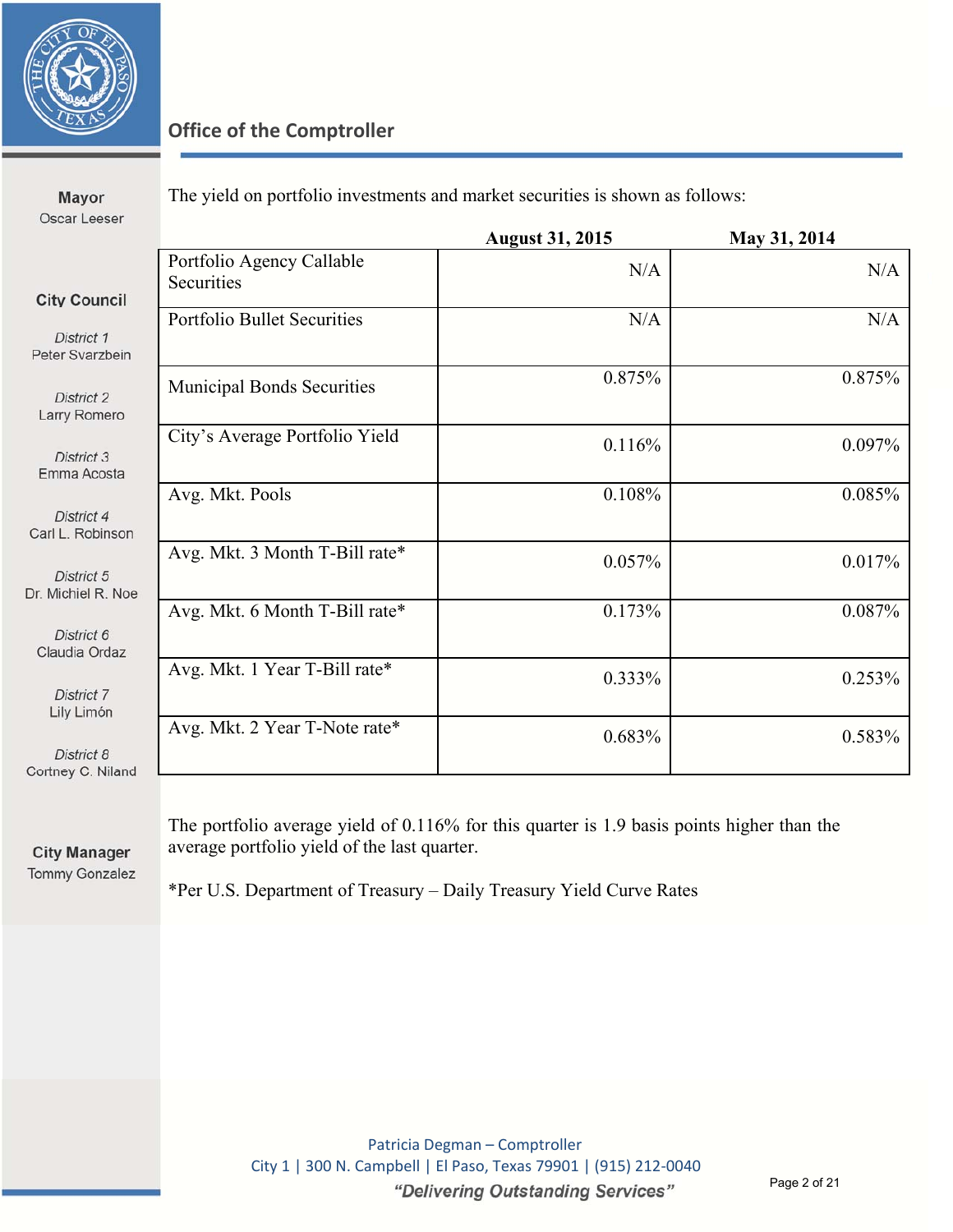

Mayor Oscar Leeser

#### **Quarter Changes in Security Type Balances**

Below is a comparison of selected fund balances and investments for the 4th Quarter:

|                                |                         | <b>August 31, 2015</b> | May 31, 2015 | Increase/(Decrease) |
|--------------------------------|-------------------------|------------------------|--------------|---------------------|
| <b>City Council</b>            | Certificate of Deposits | \$0                    | \$0          | \$0                 |
| District 1<br>Peter Svarzbein  | Logic                   | \$52,813,605           | \$51,802,279 | \$1,011,326         |
| District 2                     | TexPool                 | \$31,644,827           | \$30,640,268 | \$1,004,559         |
| Larry Romero                   | TexStar                 | \$19,021,307           | \$34,015,860 | (\$14,994,553)      |
| District 3<br>Emma Acosta      | TexasDaily              | \$63,042,148           | \$56,028,280 | \$7,013,868         |
|                                | Municipals              | \$4,480,000            | \$4,480,000  | \$0                 |
| District 4<br>Carl L. Robinson | Agencies                | \$0                    | \$0          | \$0                 |
| District 5                     | Broker/Dealer Inv.      | \$0                    | \$0          | \$0                 |

Dr. Michiel R. Noe

Carl

District 6 Claudia Ordaz

> District 7 Lily Limón

District 8 Cortney C. Nilan

**City Manager Tommy Gonzale** 

#### **FY Changes in Yield, Activity & Interest Earned Balances**

|    |                                 | $4th$ Qtr. FY 15 | $4th$ Otr. FY 14 | Increase/(Decrease) |
|----|---------------------------------|------------------|------------------|---------------------|
|    | <b>Interest Earnings</b>        | \$56,052         | \$246,275        | (\$190,223)         |
|    | Portfolio Ending Balance        | \$172,057,891    | \$99,336,873     | \$72,721,018        |
| ıd | Yield to Maturity $\omega$ Cost | 0.116%           | 0.139%           | (0.023%)            |
|    | Purchases                       | \$0              | \$0              | \$0                 |
| ż. | Maturities                      | \$0              | \$8,778,000      | $(\$8,778,000)$     |
|    | Sold                            | \$0              | \$0              | \$0                 |
|    | Called                          | \$0              | \$0              | \$0                 |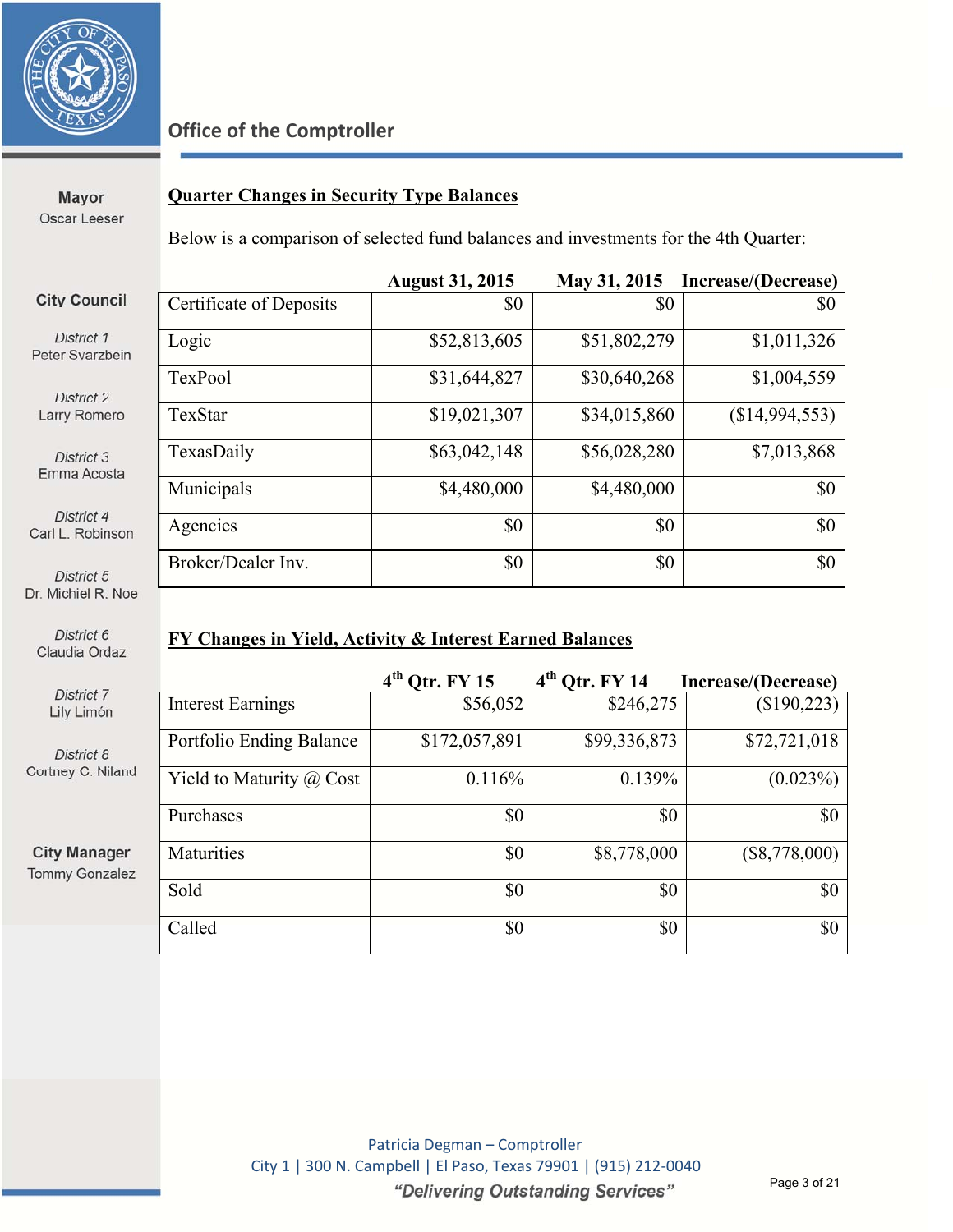

**Mayor** Oscar Leeser

**City Council** 

District 1 Peter Svarzbein Investment Committee Members:

į

Tony Ramos, Treasury Services Coordinator

aldun h

Edmundo S. Calderon, Chief Internal Auditor

District 2 Larry Romero

District 3 Emma Acosta

District 4 Carl L. Robinson

District 5 Dr. Michiel R. Noe

District 6 Claudia Ordaz

> District 7 Lily Limón

District 8 Cortney C. Niland

**City Manager** Tommy Gonzalez num

Robert Cortinas, Director Office of Management and Budget

man Patricia Degman $\mathcal{L}$ omptroller

Dr. Mark Sutter, Chief Financial Officer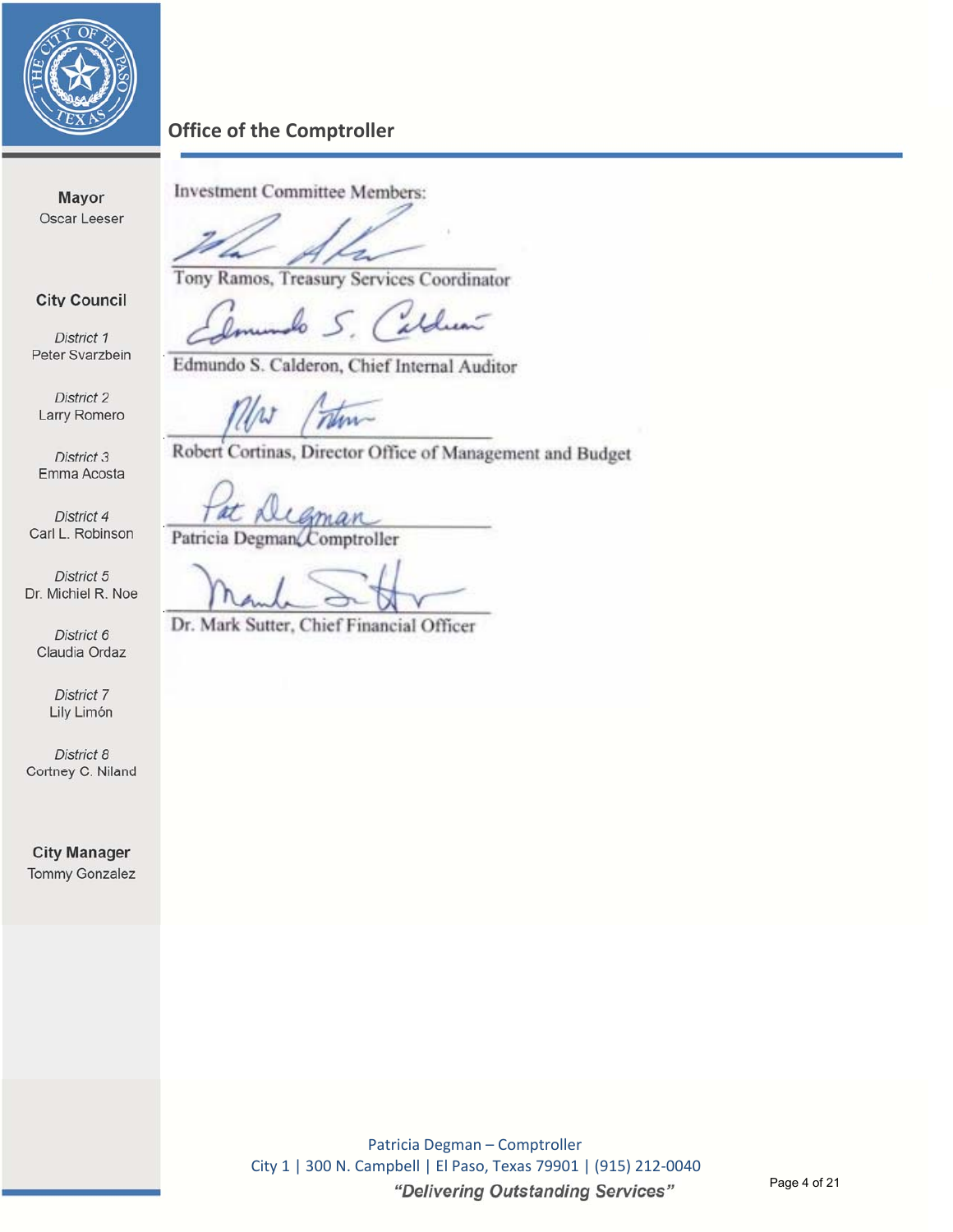# **City of El Paso Tracker Portfolio Set Up - City of El Paso** Report Format: By Transaction Group By: Security Sector **Portfolio/Report Group: General Fund As of 8/31/2015**

| Description                             | CUSIP/Ticker   | Settlement<br>Date | Face<br>Amount/Shares | <b>Cost Value</b>                                           | <b>Book Value</b> | Market Value   | Coupon<br>Rate | <b>YTM</b><br>$^{\copyright}$<br>Cost | Maturity<br>Date | Days To<br>Maturity |
|-----------------------------------------|----------------|--------------------|-----------------------|-------------------------------------------------------------|-------------------|----------------|----------------|---------------------------------------|------------------|---------------------|
| <b>Local Government Investment Pool</b> |                |                    |                       |                                                             |                   |                |                |                                       |                  |                     |
| Logic LGIP                              | LOGIC02        | 6/18/2009          | 3,719,177.12          | 3,719,177.12                                                | 3,719,177.12      | 3,719,177.12   | 0.135          | 0.135                                 | N/A              | $\mathbf{1}$        |
| Logic LGIP                              | LOGIC01        | 8/31/2008          | 49,094,428.30         | 49,094,428.30                                               | 49,094,428.30     | 49,094,428.30  | 0.135          | 0.135                                 | N/A              | $\mathbf{1}$        |
| TexasDaily LGIP                         | TEXASDAILY     | 8/31/2008          | 63,042,148.34         | 63,042,148.34                                               | 63,042,148.34     | 63,042,148.34  | 0.110          | 0.110                                 | N/A              | $\mathbf{1}$        |
| <b>TexPool LGIP</b>                     | <b>TEXPOOL</b> | 8/31/2008          | 31,644,826.68         | 31,644,826.68                                               | 31,644,826.68     | 31,644,826.68  | 0.072          | 0.072                                 | N/A              | $\mathbf{1}$        |
| <b>TexStar LGIP</b>                     | <b>TEXSTAR</b> | 8/31/2008          | 19,021,306.76         | 19,021,306.76                                               | 19,021,306.76     | 19,021,306.76  | 0.082          | 0.082                                 | N/A              | $\mathbf{1}$        |
| Sub Total /<br>Average                  |                |                    | 166,521,887.20        | 166,521,887.20                                              | 166,521,887.20    | 166,521,887.20 |                | 0.108 0.108                           |                  | $\mathbf{1}$        |
| <b>Money Market</b>                     |                |                    |                       |                                                             |                   |                |                |                                       |                  |                     |
| Wells Fargo MM                          | WFPFC          | 8/31/2008          | 179.48                | 179.48                                                      | 179.48            | 179.48         | 0.040          | 0.040                                 | N/A              | $\mathbf{1}$        |
| Wells Fargo MM                          | WFCITY         | 8/31/2008          | 1,055,824.14          | 1,055,824.14                                                | 1,055,824.14      | 1,055,824.14   | 0.040          | 0.040                                 | N/A              | $\mathbf{1}$        |
| Sub Total /<br>Average                  |                |                    | 1,056,003.62          | 1,056,003.62                                                | 1,056,003.62      | 1,056,003.62   |                | 0.040 0.040                           |                  | $\mathbf{1}$        |
| Municipal                               |                |                    |                       |                                                             |                   |                |                |                                       |                  |                     |
| NEWYORKDORM<br>3.125 12/1/2015          | 6499057C4      | 1/28/2013          | 1,300,000.00          | 1,386,632.00                                                | 1,307,621.58      | 1,308,684.00   | 3.125          |                                       | 0.750 12/1/2015  | 92                  |
| PORT AUTH NY & NJ<br>4.5 9/15/2015      | 73358TR78      | 1/29/2013          | 650,000.00            | 713,297.00                                                  | 650,936.74        | 651,098.50     | 4.500          |                                       | 0.750 9/15/2015  | 15                  |
| VIRGINIACOMWLTH<br>4.125 5/15/2016      | 927793RF8      | 7/26/2013          | 1,030,000.00          | 1,112,183.70                                                | 1,050,688.46      | 1,050,950.20   | 4.125          |                                       | 1.220 5/15/2016  | 258                 |
| WILSCD 4.75<br>11/1/2015                | 969078QK3      | 1/31/2013          | 1,500,000.00          | 1,660,815.00                                                | 1,509,898.80      | 1,509,825.00   | 4.750          |                                       | 0.800 11/1/2015  | 62                  |
| Sub Total /<br>Average                  |                |                    | 4,480,000.00          | 4,872,927.70                                                | 4,519,145.58      | 4,520,557.70   |                | 4.098 0.875                           |                  | 109                 |
| Total / Average                         |                |                    |                       | 172,057,890.82 172,450,818.52 172,097,036.40 172,098,448.52 |                   |                | 0.211 0.127    |                                       |                  | 4                   |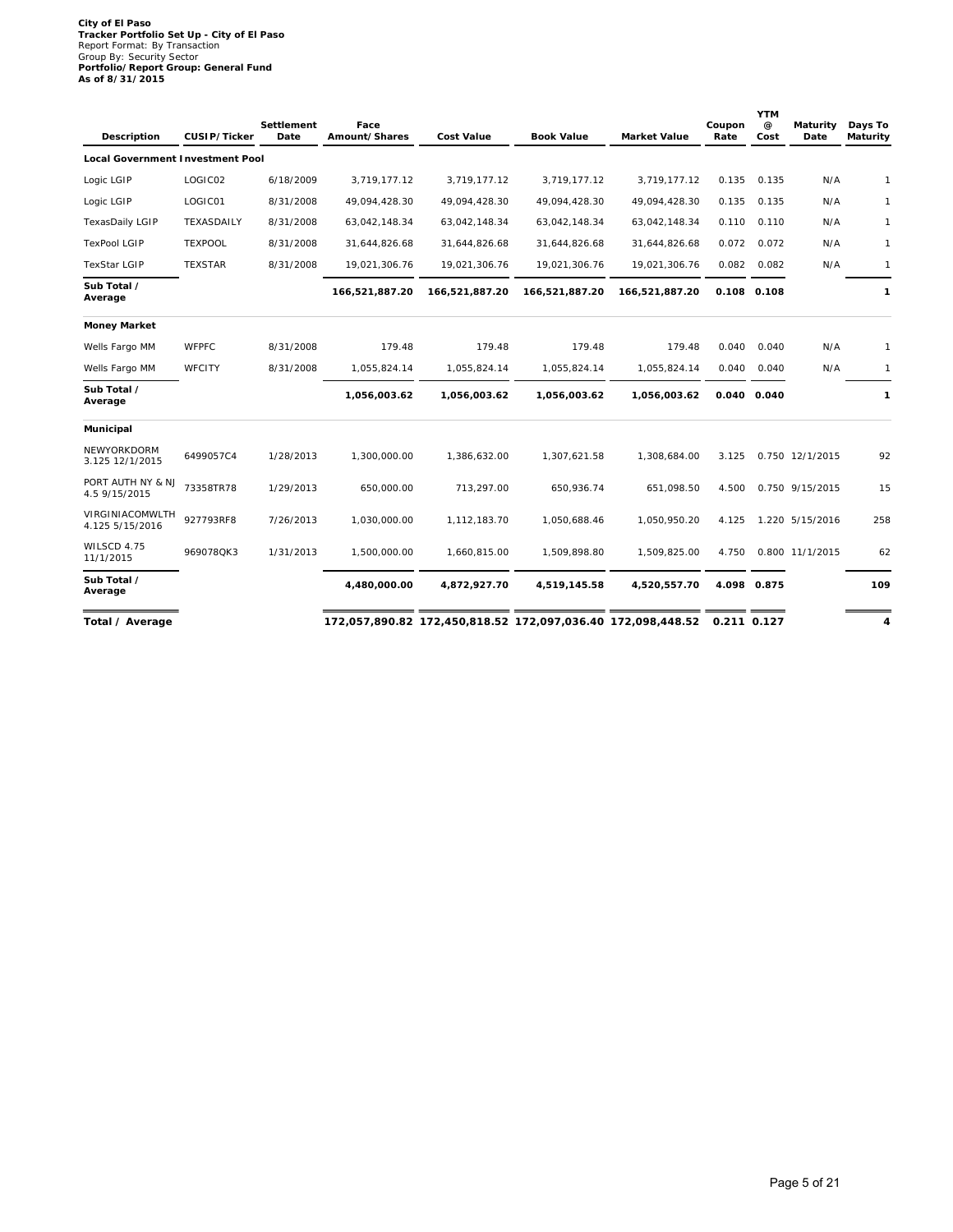|                         | Face        | Weighted | Weighted        | $\%$      |
|-------------------------|-------------|----------|-----------------|-----------|
|                         | Amount      | Yield    | <b>Maturity</b> | Portfolio |
| <b>Pools</b>            |             |          |                 |           |
| TexStar                 | 19,021,307  | 0.082    | 1               | 11.06%    |
| Logic - City            | 49,094,428  | 0.135    | 1               | 28.53%    |
| Logic - PFC             | 3,719,177   | 0.135    |                 | 2.16%     |
| <b>Texas Daily</b>      | 63,042,148  | 0.110    | 1               | 36.64%    |
| Texpool                 | 31,644,827  | 0.072    |                 | 18.39%    |
|                         | 166,521,887 |          |                 | 96.78%    |
| <b>Mutual Funds</b>     |             |          |                 |           |
| Wells Fargo - PFC       | 179         | 0.040    | 1               | $0.00\%$  |
| Wells Fargo - City      | 1,055,824   | 0.040    | 1               | 0.61%     |
|                         | 1,056,004   |          |                 | 0.61%     |
| <b>Securities</b>       |             |          |                 |           |
| Texas Term - CB         | 0           | 0.000    | 0               | $0.00\%$  |
| CD's                    | 0           | 0.000    | 0               | $0.00\%$  |
| <b>Treasury Notes</b>   | 0           | 0.000    | 0               | $0.00\%$  |
| <b>Agency Discos</b>    | 0           | 0.000    | 0               | $0.00\%$  |
| <b>Agency Coupons</b>   | 0           | 0.000    | 0               | $0.00\%$  |
| <b>Municipal Bonds</b>  | 4,480,000   | 0.875    | 109             | 2.60%     |
| <b>Agency Callables</b> | 0           | 0.000    | 0               | $0.00\%$  |
|                         | 4,480,000   |          |                 | 2.60%     |
| Portfolio Total         | 172,057,891 |          |                 | 100.00%   |

|                              | Face          |
|------------------------------|---------------|
| <b>Portfolio Composition</b> | <b>Amount</b> |
| <b>Texpool</b>               | 31,644,827    |
| <b>TexStar</b>               | 19,021,307    |
| Logic - City                 | 49,094,428    |
| Logic - PFC                  | 3,719,177     |
| <b>Texas Daily</b>           | 63,042,148    |
| <b>Mutual Funds</b>          | 1,056,004     |
| <b>Securities</b>            | 4,480,000     |

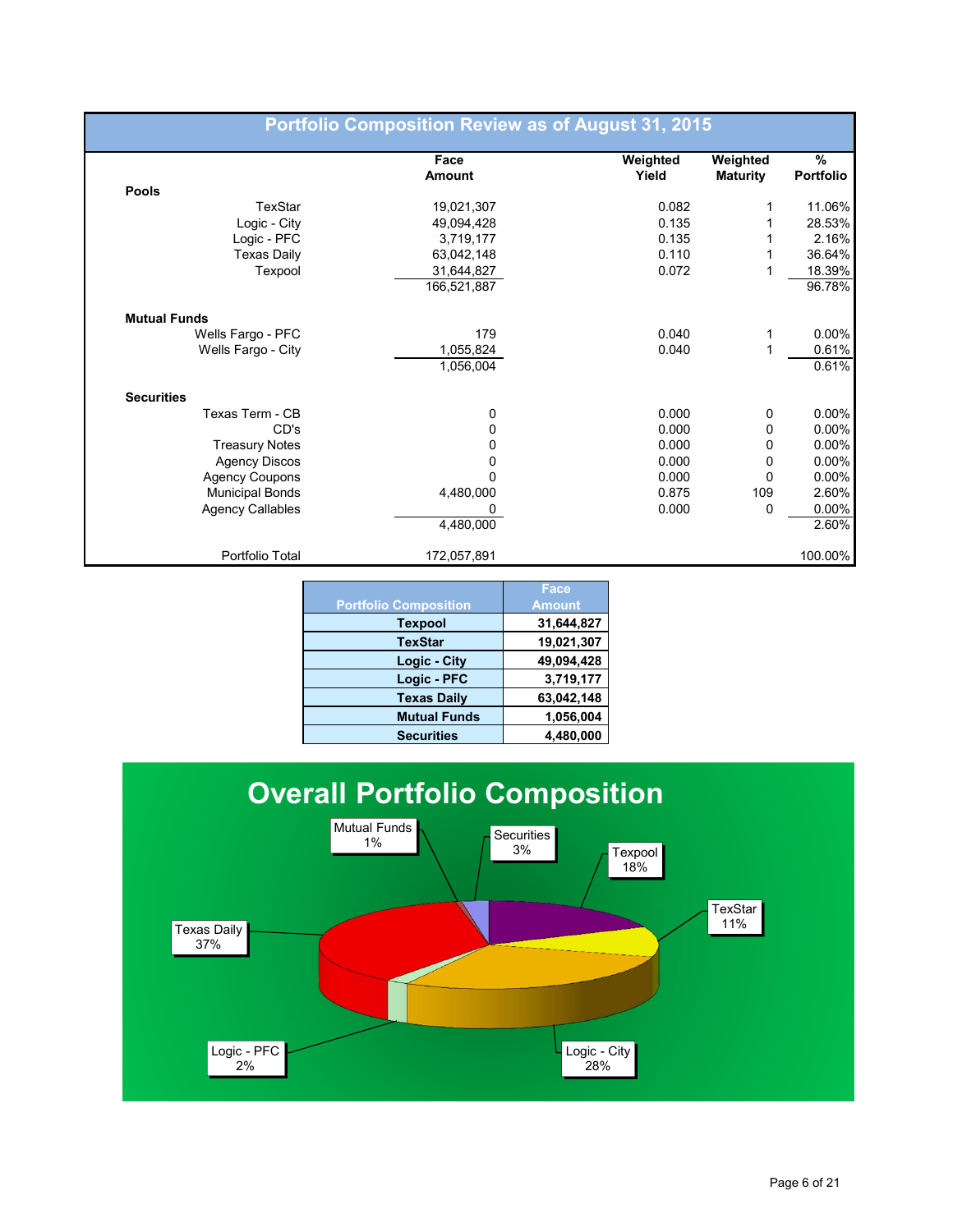|                         | <b>Yield Analysis as of August 31, 2015</b> |       |                       |                       |
|-------------------------|---------------------------------------------|-------|-----------------------|-----------------------|
|                         | Face                                        |       | <b>Individual</b>     | <b>Portfolio</b>      |
|                         | Amount                                      | Yield | <b>Weighted Yield</b> | <b>Weighted Yield</b> |
| <b>Pools</b>            |                                             |       |                       |                       |
| TexStar                 | 19,021,307                                  | 0.082 | 0.009                 | 0.009                 |
| Logic - City            | 49,094,428                                  | 0.135 | 0.040                 | 0.039                 |
| Logic - PFC             | 3,719,177                                   | 0.135 | 0.003                 | 0.003                 |
| <b>Texas Daily</b>      | 63,042,148                                  | 0.110 | 0.042                 | 0.040                 |
| Texpool                 | 31,644,827                                  | 0.072 | 0.014                 | 0.013                 |
|                         | 166,521,887                                 |       | 0.108                 |                       |
| <b>Mutual Funds</b>     |                                             |       |                       |                       |
| Wells Fargo - PFC       | 179                                         | 0.040 | 0.000                 | 0.000                 |
| Wells Fargo - City      | 1,055,824                                   | 0.040 | 0.040                 | 0.000                 |
|                         | 1,056,004                                   |       | 0.040                 |                       |
| <b>Securities</b>       |                                             |       |                       |                       |
| Texas Term - CB         | 0                                           | 0.000 | 0.000                 | 0.000                 |
| CD's                    | 0                                           | 0.000 | 0.000                 | 0.000                 |
| <b>Treasury Notes</b>   | 0                                           | 0.000 | 0.000                 | 0.000                 |
| <b>Agency Discos</b>    | 0                                           | 0.000 | 0.000                 | 0.000                 |
| Agency Coupons          | $\Omega$                                    | 0.000 | 0.000                 | 0.000                 |
| <b>Municipal Bonds</b>  | 4,480,000                                   | 0.875 | 0.875                 | 0.023                 |
| <b>Agency Callables</b> | 0                                           | 0.000 | 0.000                 | 0.000                 |
|                         | 4,480,000                                   |       | 0.875                 |                       |
| Portfolio Total         | 172,057,891                                 |       |                       | 0.127                 |

| Dollar Asset Distribution % | Weighted<br>Yield | Face<br><b>Amount</b> |
|-----------------------------|-------------------|-----------------------|
| <b>Pools</b>                | 0.108             | 166,521,887           |
| <b>Mutual Funds</b>         | 0.040             | 1,056,004             |
| <b>Securities</b>           | 0.875             | 4,480,000             |
| <b>Total Portfolio</b>      | 0.127             | 172,057,891           |

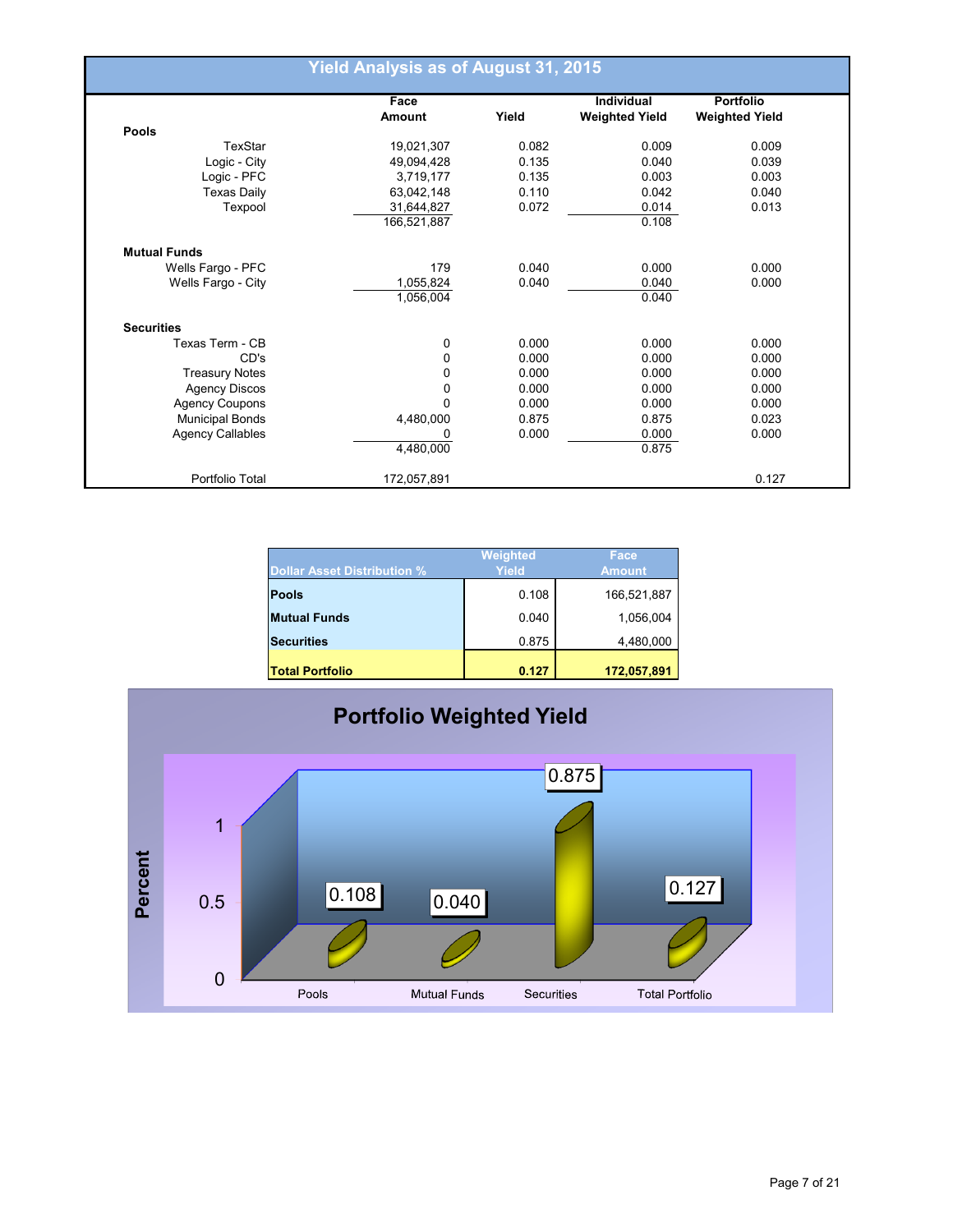|                         | Face          |                 | Individual               | <b>Portfolio</b>         |
|-------------------------|---------------|-----------------|--------------------------|--------------------------|
|                         | <b>Amount</b> | <b>Maturity</b> | <b>Weighted Maturity</b> | <b>Weighted Maturity</b> |
| Pools                   |               |                 |                          |                          |
| TexStar                 | 19,021,307    | 1               | 0.114                    | 0.111                    |
| Logic - City            | 49,094,428    |                 | 0.295                    | 0.285                    |
| Logic - PFC             | 3,719,177     |                 | 0.022                    | 0.022                    |
| <b>Texas Daily</b>      | 63,042,148    |                 | 0.379                    | 0.366                    |
| Texpool                 | 31,644,827    |                 | 0.190                    | 0.184                    |
|                         | 166,521,887   |                 | 1.000                    |                          |
| <b>Mutual Funds</b>     |               |                 |                          |                          |
| Wells Fargo - PFC       | 179           |                 | 0.000                    | 0.000                    |
| Federated - Prime       | 0             |                 | 0.000                    | 0.000                    |
| <b>BBVA Compass</b>     | $\Omega$      |                 | 0.000                    | 0.000                    |
| Wells Fargo - City      | 1,055,824     |                 | 1.000                    | 0.006                    |
|                         | 1,056,004     |                 | 1.000                    |                          |
| <b>Securities</b>       |               |                 |                          |                          |
| Texas Term - CB         | 0             | 0               | 0.000                    | 0.000                    |
| CD's                    | 0             | 0               | 0.000                    | 0.000                    |
| <b>Treasury Notes</b>   | 0             | 0               | 0.000                    | 0.000                    |
| <b>Agency Discos</b>    | 0             | 0               | 0.000                    | 0.000                    |
| <b>Agency Coupons</b>   | 0             | $\Omega$        | 0.000                    | 0.000                    |
| <b>Municipal Bonds</b>  | 4,480,000     | 109             | 109.000                  | 2.838                    |
| <b>Agency Callables</b> | O             | $\mathbf 0$     | 0.000                    | 0.000                    |
|                         | 4,480,000     |                 | 109.000                  |                          |
| Portfolio Total         | 172,057,891   |                 |                          |                          |

| <b>Dollar Asset Distribution</b><br>(Maturity) | <b>Days</b> | Face<br><b>Amount</b> |
|------------------------------------------------|-------------|-----------------------|
| <b>Texpool</b>                                 |             | 31,644,827            |
| <b>TexStar</b>                                 |             | 19,021,307            |
| Logic - City                                   |             | 49,094,428            |
| Logic - PFC                                    |             | 3,719,177             |
| <b>Texas Daily</b>                             |             | 63,042,148            |
| <b>Wells Fargo - PFC</b>                       |             | 179                   |
| <b>Wells Fargo - City</b>                      |             | 1,055,824             |
| <b>Municipal Bonds</b>                         | 109         | 4,480,000             |
| <b>Agency Callables</b>                        | 0           | O                     |
| <b>Federated - Prime</b>                       |             | O                     |
| CD's                                           | 0           | U                     |
| Texas Term - CB                                | 0           | 0                     |
|                                                |             |                       |

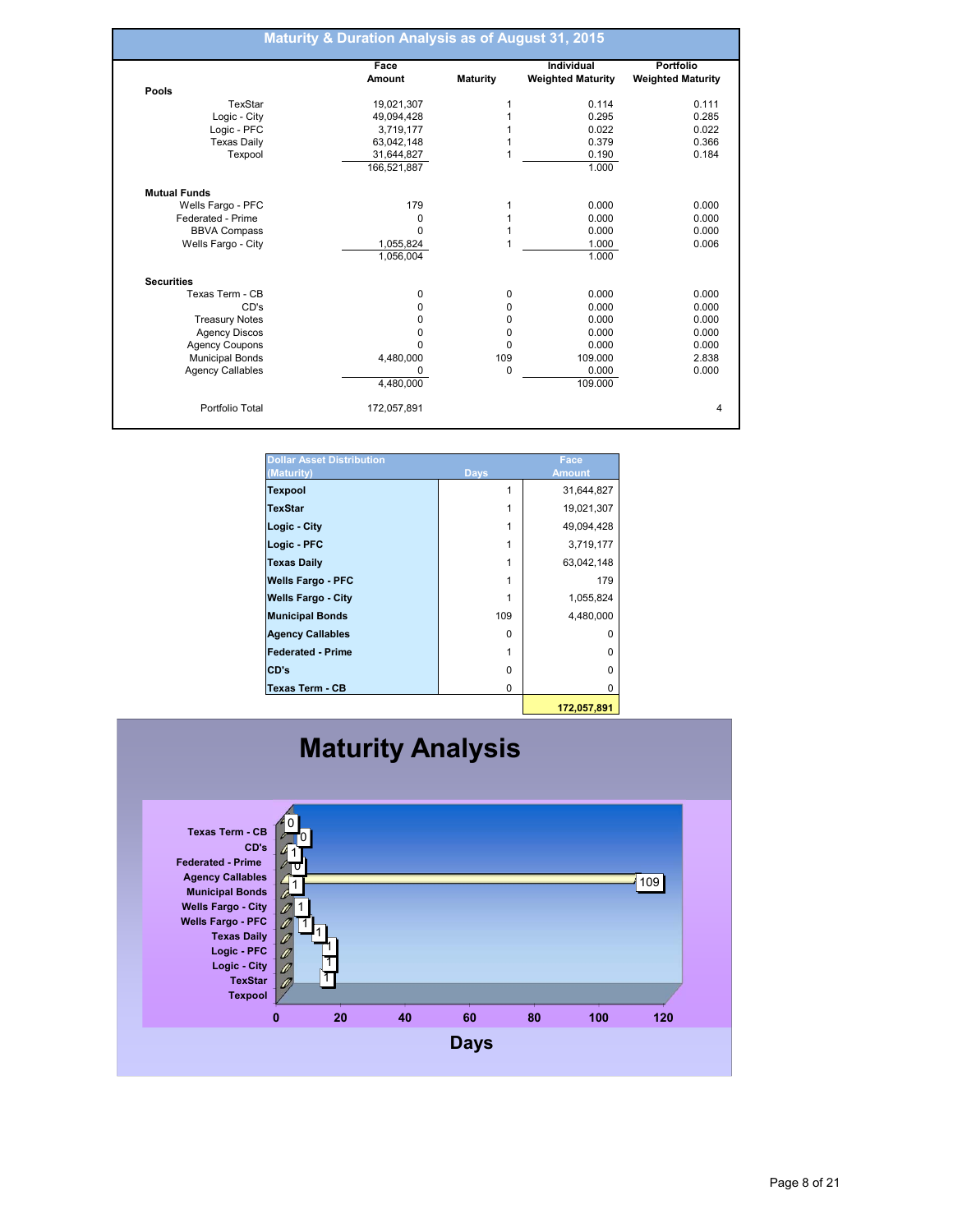

| <b>Maturity Range</b> | Face<br>Amount/Shares | YTM @<br>Cost | Cost Value                       | Days To<br>Maturity | $%$ of<br>Portfolio | <b>Market Value</b> | <b>Book Value</b>             | Duration To<br>Maturity |
|-----------------------|-----------------------|---------------|----------------------------------|---------------------|---------------------|---------------------|-------------------------------|-------------------------|
| 0-1 Month             | 168.227.890.82        | 0.110         | 168.291.187.82                   |                     | 97.77               | 168.228.989.32      | 168.228.827.56                | 0.00                    |
| 1-3 Months            | 1.500.000.00          | 0.800         | .660.815.00                      | 62                  | 0.87                | ا 509،825.00 ا      | 1.509.898.801                 | 0.17                    |
| 3-6 Months            | 1.300.000.00          | 0.750         | .386.632.00                      | 92                  | 0.76                | 1.308.684.00        | 1.307.621.58                  | 0.25                    |
| 6--9 Months           | 1.030.000.00          | .220          | 1.112.183.70                     | 258                 | 0.60                | 1.050.950.20        | 1.050.688.46                  | 0.70                    |
| Total / Average       | 172,057,890.82        |               | $0.127 \mid 172,450,818.52 \mid$ | 4                   | 100 <sup>1</sup>    |                     | 172,098,448.52 172,097,036.40 | 0.01                    |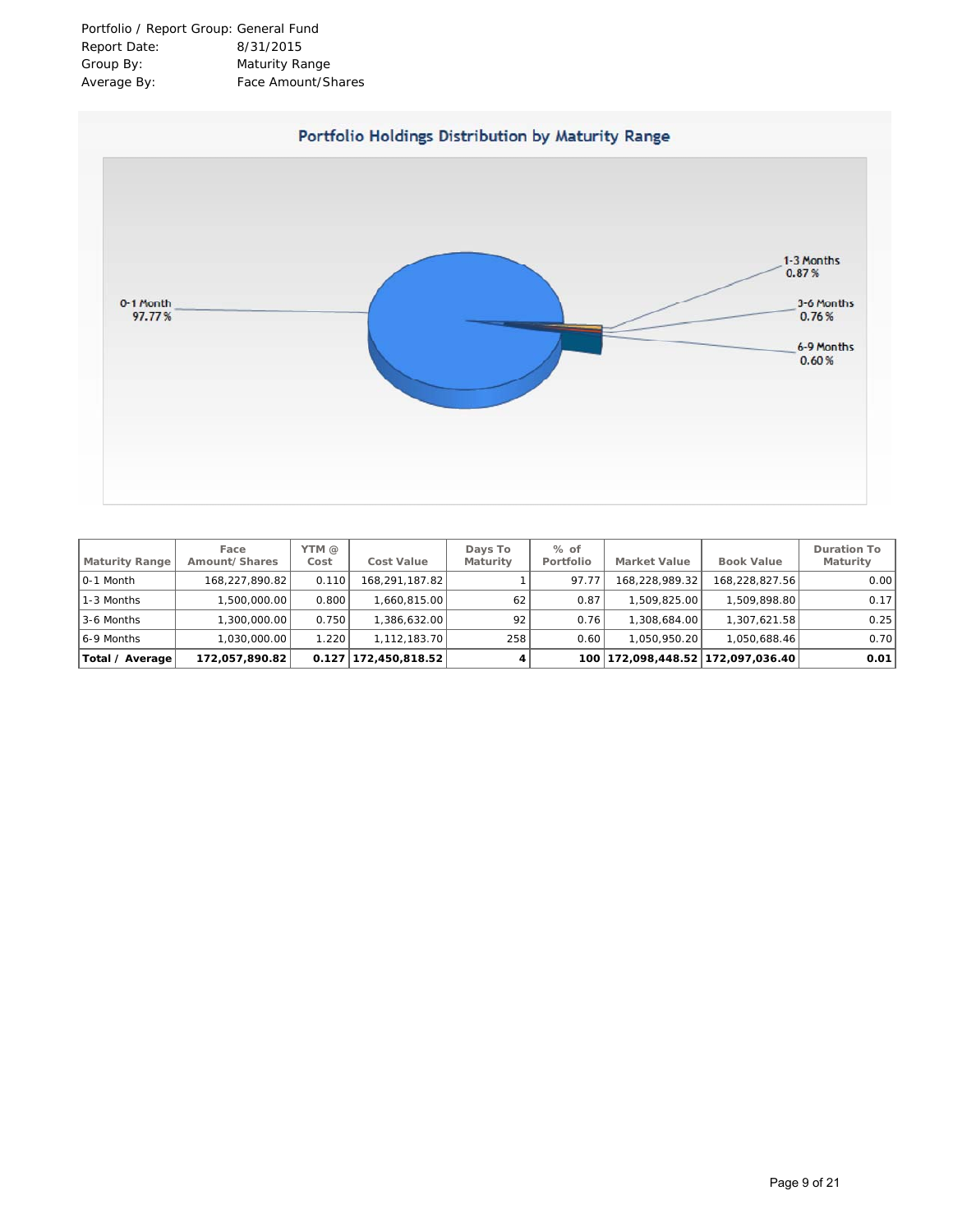# **Benchmark Analysis for Quarter Ending August 31, 2015**

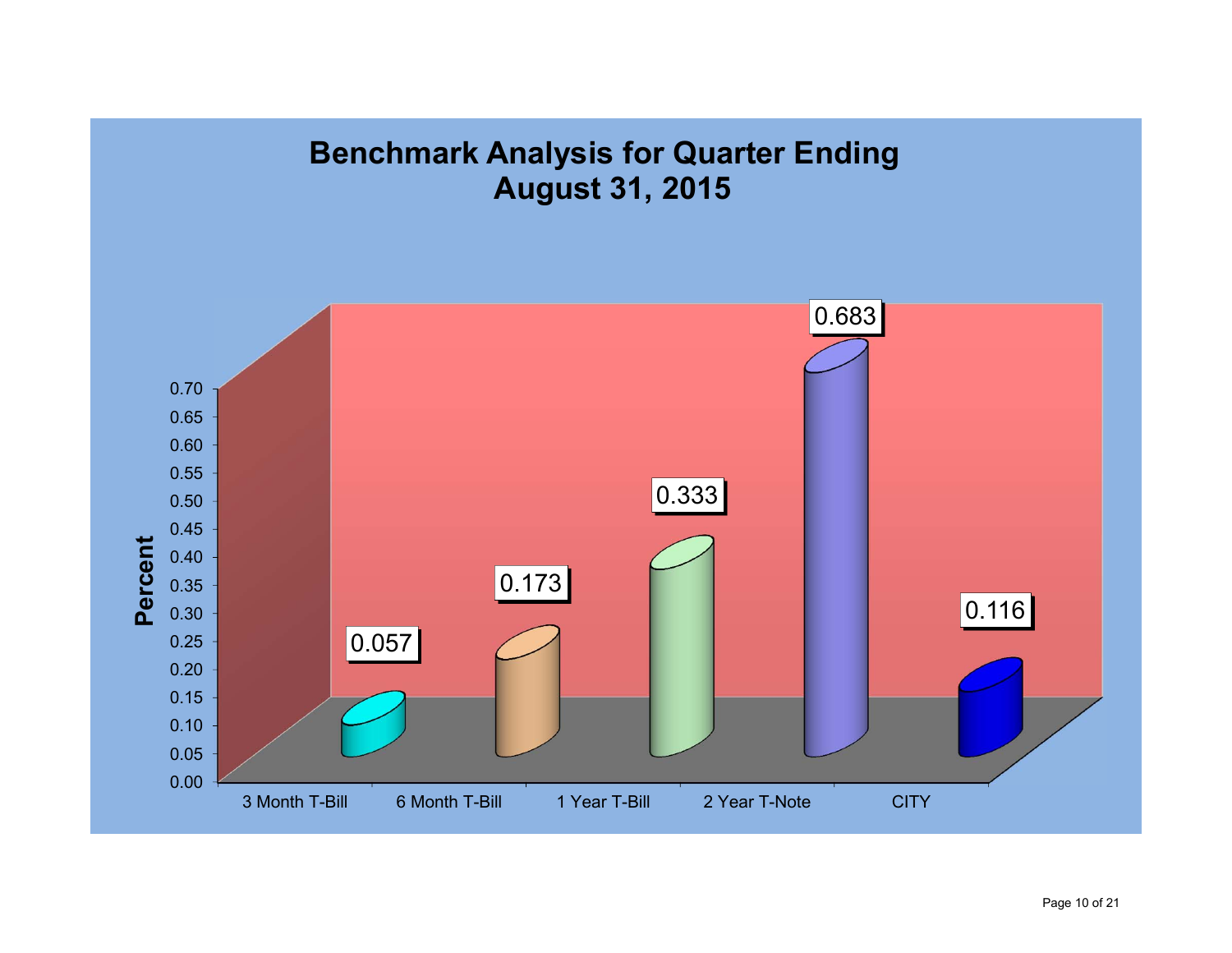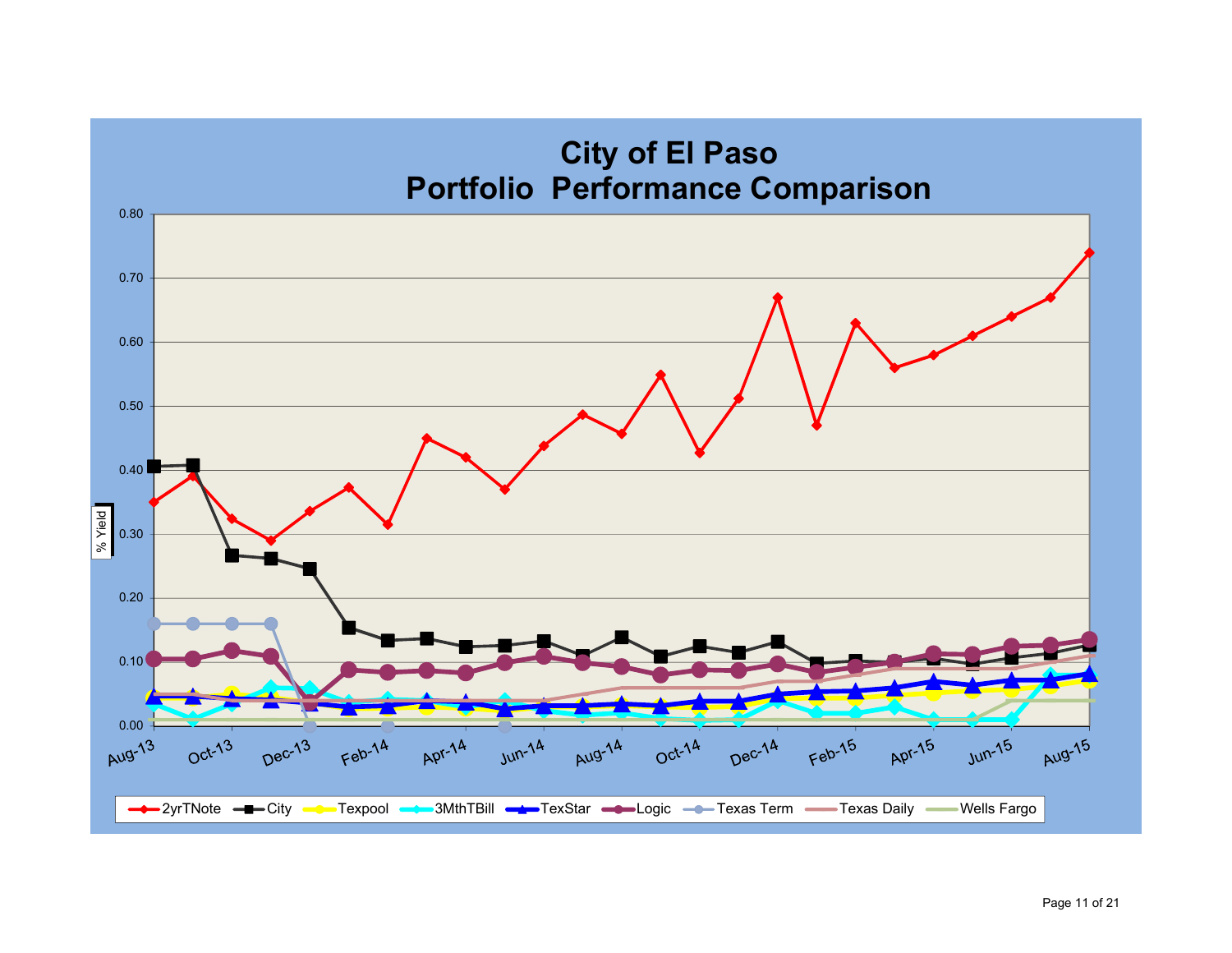| Portfolio / Report Group: General Fund |                           |
|----------------------------------------|---------------------------|
| Begin Date:                            | 5/31/2015                 |
| End Date:                              | 8/31/2015                 |
| Carrying Value Date:                   | 5/31/2015                 |
| Group By:                              | <b>Security Structure</b> |
| Average By:                            | <b>Book Value</b>         |



| Security<br>Structure | Sell Accrued<br>Interest | <b>Buy Accrued</b><br>Interest | Interest/Dividends | Amortized<br>Discount | Amortized<br>Premium | Difference in<br><b>Accrued Interest</b> | <b>Interest Earned</b><br>During Period-BV |
|-----------------------|--------------------------|--------------------------------|--------------------|-----------------------|----------------------|------------------------------------------|--------------------------------------------|
| ı Fixed               | 0.001                    | 0.00                           | 20.312.50          | 0.00                  | $-35.578.87$         | 25.590.63                                | 10,324.26                                  |
| Money Market          | 0.001                    | 0.00                           | 35.739.61          | 0.00                  | 0.001                | 0.001                                    | 35,739.61                                  |
| Total / Average       | 0.00                     | 0.00                           | 56.052.11          | 0.00                  | $-35.578.87$         | 25,590.63                                | 46,063.87                                  |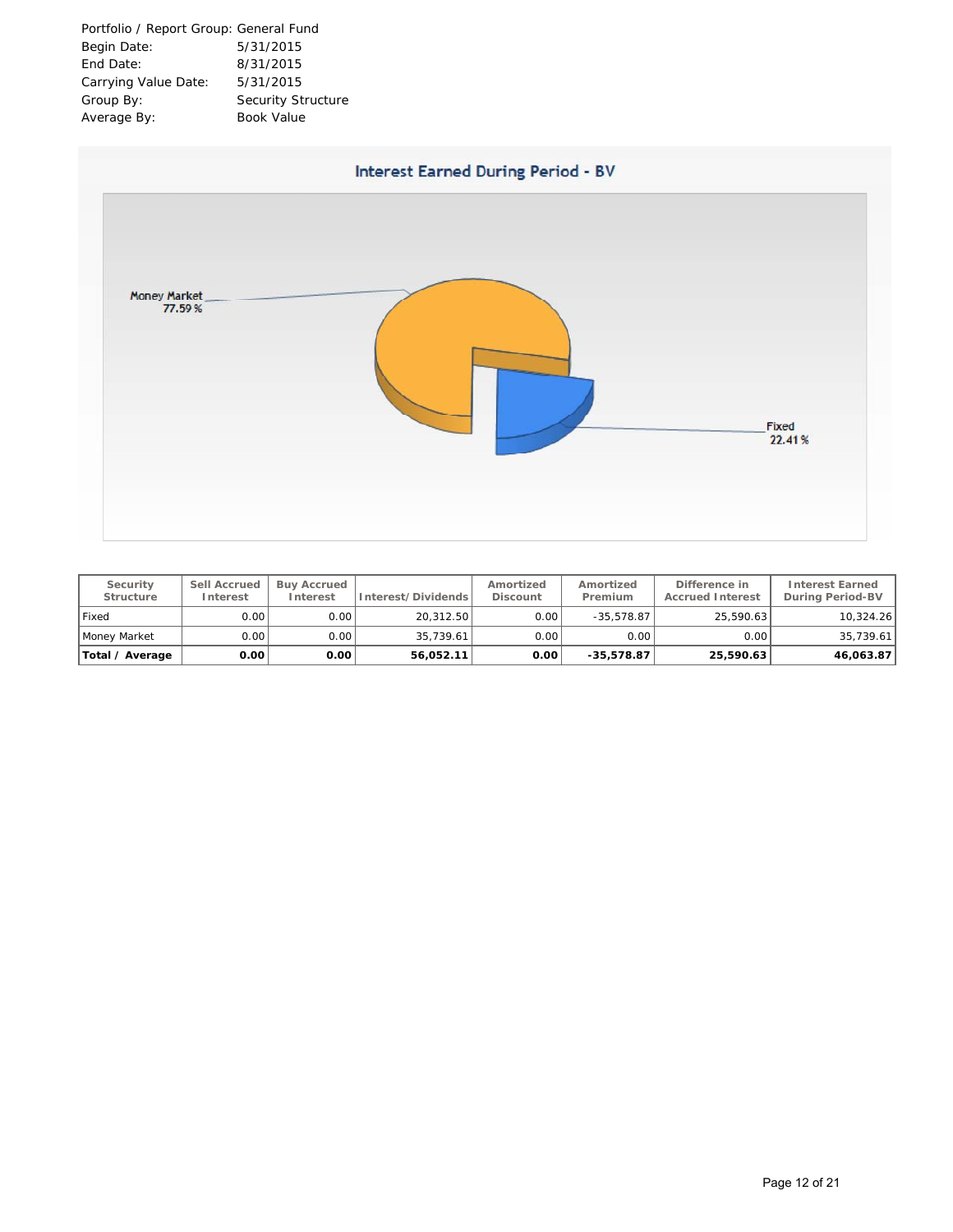City of El Paso<br>Total Return Report - by Security Sector<br>Report Format: By Transaction<br>Portfolio/Report Group: General Fund<br>Pogin Activity Date: 5/31/2015, End Activity Date: 8/31/2015, Carrying Value Date: 5/31/2015<br>Begin

| Description                                                           | CUSIP/Ticker   | <b>Beginning BV</b> | <b>Ending BV</b>              | Maturity Current YTM @ TRR-<br>Date | Rate  | Ending<br>Cost     | MV Interest/Dividends Period-MV Income-MV | Interest<br>Earned<br>During | Investment in Accrued                                       | <b>Difference</b><br>Interest | Interest<br>Earned<br>Durina<br>Period-BV | Ending<br>Market<br>Accrued<br>Interest |
|-----------------------------------------------------------------------|----------------|---------------------|-------------------------------|-------------------------------------|-------|--------------------|-------------------------------------------|------------------------------|-------------------------------------------------------------|-------------------------------|-------------------------------------------|-----------------------------------------|
| <b>Local Government Investment Pool</b>                               |                |                     |                               |                                     |       |                    |                                           |                              |                                                             |                               |                                           |                                         |
| Logic LGIP                                                            | LOGIC01        | 48,084,310.29       | 49,094,428.30                 | N/A                                 | 0.135 | $0.135$ 0.03       | 10,118.01                                 | 10,118.01                    | 10,118.01                                                   | 0.00                          | 10,118.01                                 | N/A                                     |
| Logic LGIP                                                            | LOGIC02        | 3,717,968.37        | 3,719,177.12                  | N/A                                 | 0.135 | $0.135$ $0.03$     | 1,208.75                                  | 1,208.75                     | 1,208.75                                                    | 0.00                          | 1,208.75                                  | N/A                                     |
| <b>TexasDaily LGIP</b>                                                | TEXASDAILY     | 56,028,279.58       | 63,042,148.34                 | N/A                                 | 0.110 | $0.110$ $0.03$     | 13,868.76                                 | 13,868.76                    | 13,868.76                                                   | 0.00                          | 13,868.76                                 | N/A                                     |
| <b>TexPool LGIP</b>                                                   | <b>TEXPOOL</b> | 30,640,267.61       | 31,644,826.68                 | N/A                                 | 0.072 | $0.072$ 0.02       | 4,559.07                                  | 4,559.07                     | 4,559.07                                                    | 0.00                          | 4,559.07                                  | N/A                                     |
| <b>TexStar LGIP</b>                                                   | <b>TEXSTAR</b> | 34,015,859.94       | 19,021,306.76                 | N/A                                 | 0.082 | $0.082$ $0.02$     | 5,446.82                                  | 5,446.82                     | 5,446.82                                                    | 0.00                          | 5,446.82                                  | N/A                                     |
| Sub<br>Total/Average<br>Local<br>Government<br><b>Investment Pool</b> |                | 172,486,685.79      | 166,521,887.20                |                                     |       | $0.108$ $0.02$     | 35,201.41                                 | 35,201.41                    | 35,201.41                                                   |                               | 0.00 35,201.41                            | 0.00                                    |
| <b>Money Market</b>                                                   |                |                     |                               |                                     |       |                    |                                           |                              |                                                             |                               |                                           |                                         |
| Wells Fargo MM                                                        | WFCITY         | 17,055,285.94       | 1,055,824.14                  | N/A                                 | 0.040 | $0.040$ $0.01$     | 538.20                                    | 538.20                       | 538.20                                                      | 0.00                          | 538.20                                    | N/A                                     |
| Wells Fargo MM                                                        | <b>WFPFC</b>   | 179.48              | 179.48                        | N/A                                 | 0.040 | $0.040$ $0.00$     | 0.00                                      | 0.00                         | 0.00                                                        | 0.00                          | 0.00                                      | N/A                                     |
| Sub<br>Total/Average<br><b>Money Market</b>                           |                | 17,055,465.42       | 1,056,003.62                  |                                     |       | $0.040$ $0.01$     | 538.20                                    | 538.20                       | 538.20                                                      | 0.00                          | 538.20                                    | 0.00                                    |
| Municipal                                                             |                |                     |                               |                                     |       |                    |                                           |                              |                                                             |                               |                                           |                                         |
| NEWYORKDORM<br>3.125 12/1/2015                                        | 6499057C4      | 1,315,243.17        | 1,307,621.58 12/1/2015        |                                     | 0.447 | $0.750$ 0.08       | 20.312.50                                 | 10.156.25                    | 1.069.25                                                    | $-10.156.25$                  | 2.534.66                                  | 10.156.25                               |
| PORT AUTH NY &<br>NJ 4.5 9/15/2015                                    | 73358TR78      | 656,958.66          | 650,936.74 9/15/2015          |                                     | 0.151 | $0.750$ $0.15$     | 0.00                                      | 7,312.50                     | 1,027.00                                                    | 7,312.50                      | 1,290.58                                  | 13,487.50                               |
| VIRGINIACOMWLTH<br>4.125 5/15/2016                                    | 927793RF8      | 1,058,019.02        | 1.050.688.46 5/15/2016        |                                     | 1.219 | 1.220 0.40         | 0.00                                      | 10.621.88                    | 4.246.18                                                    | 10,621.88                     | 3,291.32                                  | 12.510.21                               |
| WILSCD 4.75<br>11/1/2015                                              | 969078QK3      | 1,524,503.60        | 1,509,898.80 11/1/2015        |                                     | 0.802 | $0.800 \quad 0.22$ | 0.00                                      | 17,812.50                    | 3,382.50                                                    | 17,812.50                     | 3,207.70                                  | 23.750.00                               |
| Sub<br>Total/Average<br>Municipal                                     |                | 4,554,724.45        | 4,519,145.58                  |                                     |       | 0.874 0.21         |                                           | 20.312.50 45.903.13          |                                                             |                               | 9,724.93 25,590.63 10,324.26 59,903.96    |                                         |
| Total / Average                                                       |                |                     | 194,096,875.66 172,097,036.40 |                                     |       | 0.129 0.03         |                                           |                              | 56,052.11 81,642.74 45,464.54 25,590.63 46,063.87 59,903.96 |                               |                                           |                                         |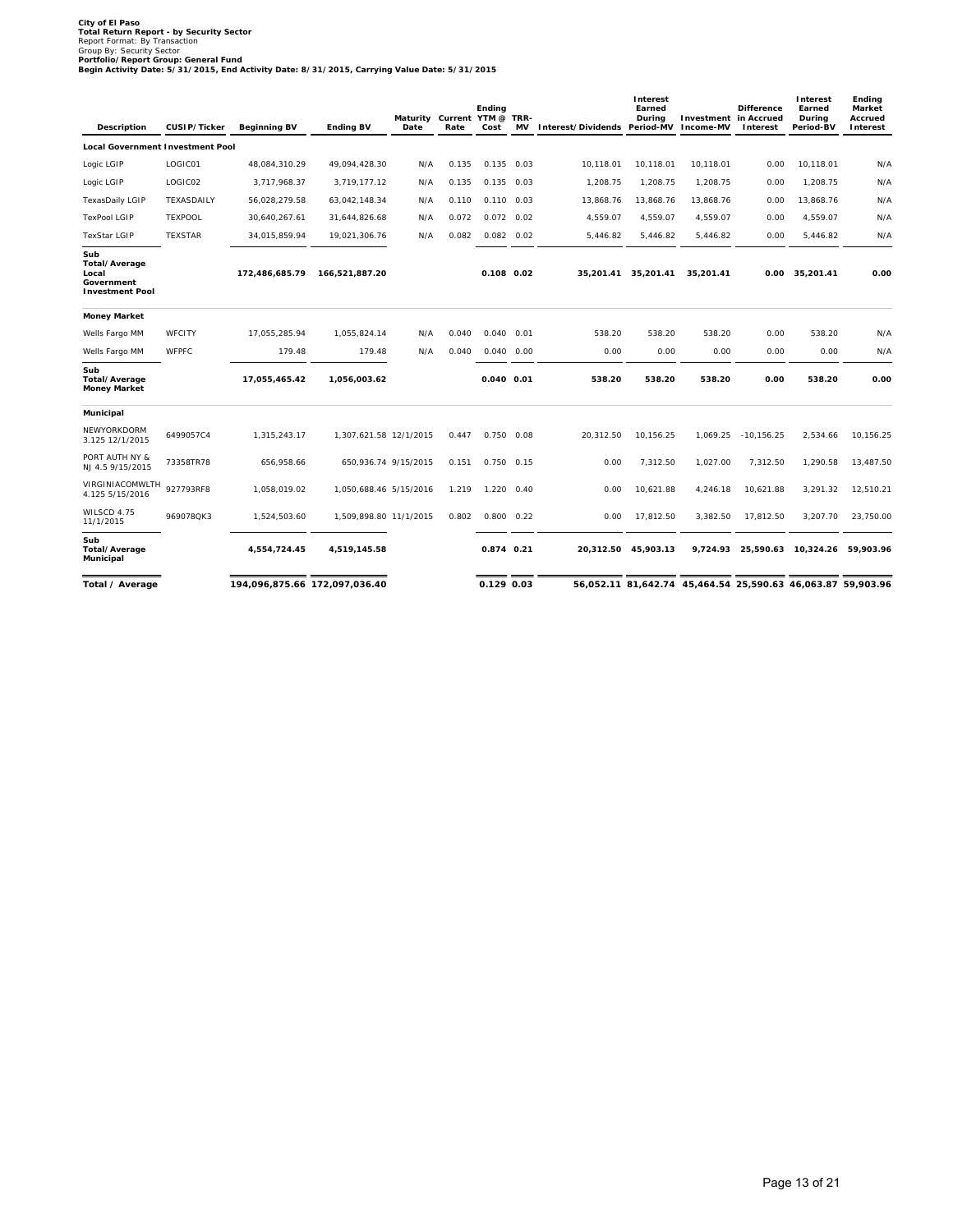City of El Paso<br>Texas Compliance Summary<br>Report Formai: By Totals<br>Group By: Security Type<br>Portfolio/Report Group: General Fund<br>Begin Activity Date: 5/31/2015, End Activity Date: 8/31/2015, Carrying Value Date: 5/31/2015

|                                           | Description CUSIP/Ticker | <b>Beginning Face</b><br>Amount/Shares | <b>Ending Face</b><br>Amount/Shares | <b>Beginning BV</b>                                                                            | <b>Ending BV</b> | <b>Beginning MV</b> | <b>Ending MV</b>    | TRR-<br><b>MV</b> | Annualized<br>TRR-MV |
|-------------------------------------------|--------------------------|----------------------------------------|-------------------------------------|------------------------------------------------------------------------------------------------|------------------|---------------------|---------------------|-------------------|----------------------|
| Local<br>Government<br>Investment<br>Pool |                          | 172,486,685.79                         | 166,521,887.20                      | 172,486,685.79                                                                                 | 166,521,887.20   | 172,486,685.79      | 166,521,887.20 0.02 |                   | 0.10                 |
| Money<br>Market                           |                          | 17,055,465.42                          | 1.056.003.62                        | 17,055,465.42                                                                                  | 1.056.003.62     | 17,055,465.42       | 1,056,003.62 0.01   |                   | 0.04                 |
| Municipal<br>Bond                         |                          | 4.480.000.00                           | 4.480.000.00                        | 4.554.724.45                                                                                   | 4.519.145.58     | 4,556,735.90        | 4,520,557.70 0.21   |                   | 0.85                 |
| Total /<br>Average                        |                          |                                        |                                     | 194,022,151.21 172,057,890.82 194,096,875.66 172,097,036.40 194,098,887.11 172,098,448.52 0.03 |                  |                     |                     |                   | 0.12                 |

Page 14 of 21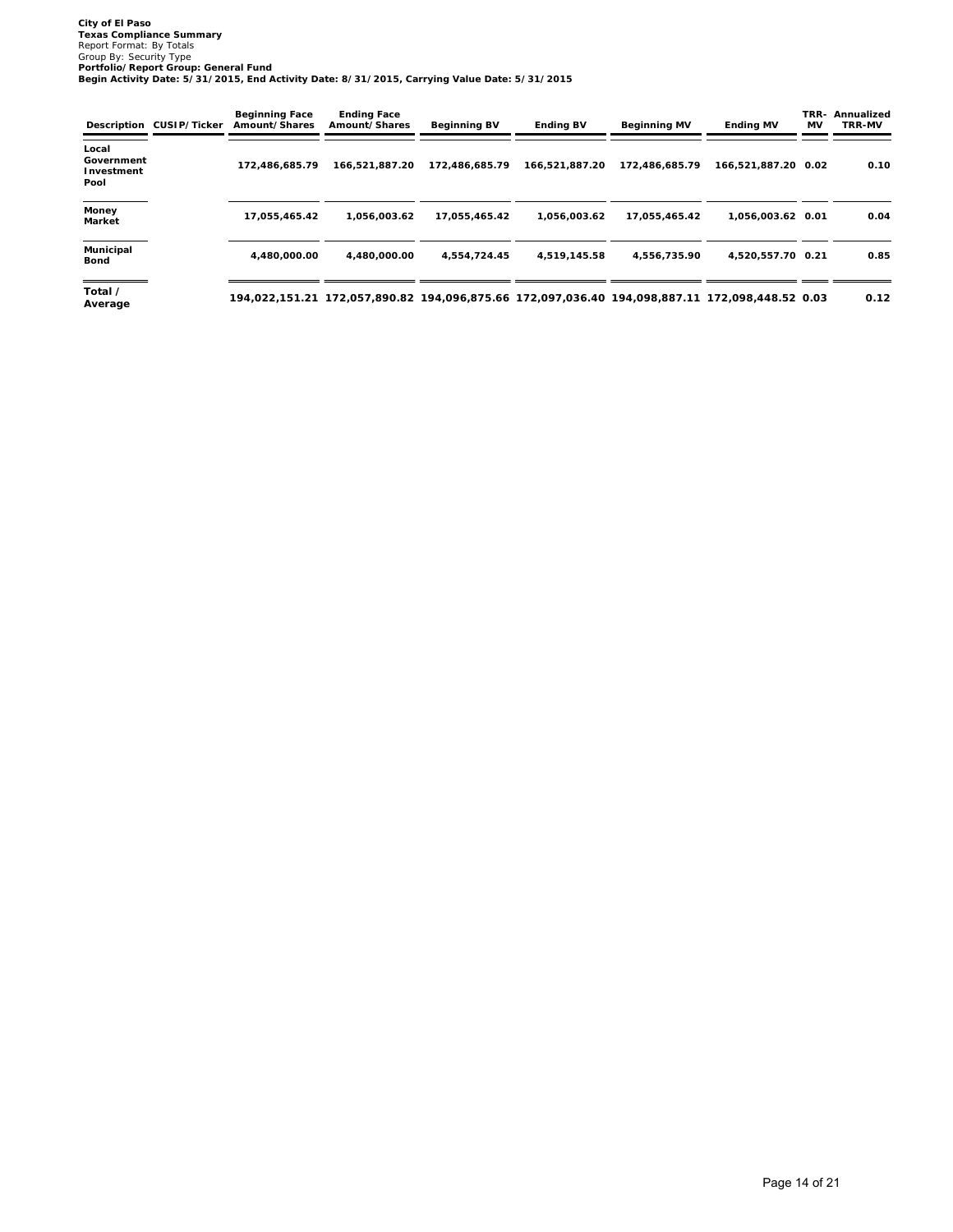## **City of El Paso Texas Compliance Details - by Security Type** Report Format: By Transaction Group By: Security Type **Portfolio/Report Group: General Fund As of 8/31/2015**

| Description                             | CUSIP/Ticker   | Issuer                      | Face<br>Amount/Shares | Next<br>Call<br>Date | <b>YTM</b><br>$^{\copyright}$<br>Cost | <b>Market Price</b> | Settlement Maturity<br>Date | Date                | <b>Market Value</b> | <b>Book Value</b>                       | Accrued<br>Interest | % of<br>Portfolio |
|-----------------------------------------|----------------|-----------------------------|-----------------------|----------------------|---------------------------------------|---------------------|-----------------------------|---------------------|---------------------|-----------------------------------------|---------------------|-------------------|
| <b>Local Government Investment Pool</b> |                |                             |                       |                      |                                       |                     |                             |                     |                     |                                         |                     |                   |
| Logic LGIP                              | LOGIC02        | Logic                       | 3,719,177.12          |                      | N/A 0.135                             | 100                 | 6/18/2009                   | N/A                 | 3,719,177.12        | 3,719,177.12                            |                     | 2.16              |
| Logic LGIP                              | LOGIC01        | Logic                       | 49,094,428.30         |                      | N/A 0.135                             | 100                 | 8/31/2008                   | N/A                 | 49,094,428.30       | 49,094,428.30                           |                     | 28.53             |
| TexasDaily LGIP                         | TEXASDAILY     | TexasDaily                  | 63,042,148.34         |                      | N/A 0.110                             | 100                 | 8/31/2008                   | N/A                 | 63,042,148.34       | 63,042,148.34                           |                     | 36.64             |
| <b>TexPool LGIP</b>                     | <b>TEXPOOL</b> | TexPool                     | 31,644,826.68         |                      | N/A 0.072                             | 100                 | 8/31/2008                   | N/A                 | 31,644,826.68       | 31,644,826.68                           |                     | 18.39             |
| <b>TexStar LGIP</b>                     | <b>TEXSTAR</b> | TexStar                     | 19,021,306.76         |                      | N/A 0.082                             | 100                 | 8/31/2008                   | N/A                 | 19,021,306.76       | 19,021,306.76                           |                     | 11.06             |
| Sub Total /<br>Average                  |                |                             | 166,521,887.20        |                      | 0.108                                 | 100                 |                             |                     | 166,521,887.20      | 166,521,887.20 0.00                     |                     | 96.78             |
| <b>Money Market</b>                     |                |                             |                       |                      |                                       |                     |                             |                     |                     |                                         |                     |                   |
| Wells Fargo MM                          | <b>WFPFC</b>   | Wells Fargo                 | 179.48                |                      | N/A 0.040                             | 100                 | 8/31/2008                   | N/A                 | 179.48              | 179.48                                  |                     | 0.00              |
| Wells Fargo MM                          | WFCITY         | Wells Fargo                 | 1,055,824.14          |                      | N/A 0.040                             | 100                 | 8/31/2008                   | N/A                 | 1,055,824.14        | 1,055,824.14                            |                     | 0.61              |
| Sub Total /<br>Average                  |                |                             | 1,056,003.62          |                      | 0.040                                 | 100                 |                             |                     | 1,056,003.62        | 1,056,003.62 0.00                       |                     | 0.61              |
| <b>Municipal Bond</b>                   |                |                             |                       |                      |                                       |                     |                             |                     |                     |                                         |                     |                   |
| NEWYORKDORM<br>3.125 12/1/2015          | 6499057C4      | NEWYORKDORM                 | 1,300,000.00          |                      | 0.750                                 | 100.668             | 1/28/2013 12/1/2015         |                     | 1,308,684.00        | 1,307,621.58 10,156.25                  |                     | 0.76              |
| PORT AUTH NY &<br>NJ 4.5 9/15/2015      | 73358TR78      | PORT AUTH NY &<br><b>NJ</b> | 650.000.00            |                      | 0.750                                 | 100.169             | 1/29/2013 9/15/2015         |                     | 651.098.50          | 650,936.74 13,487.50                    |                     | 0.38              |
| VIRGINIACOMWLTH<br>4.125 5/15/2016      | 927793RF8      | VIRGINIACOMWLTH             | 1,030,000.00          |                      | 1.220                                 | 102.034             |                             | 7/26/2013 5/15/2016 | 1,050,950.20        | 1,050,688.46 12,510.21                  |                     | 0.60              |
| WILSCD 4.75<br>11/1/2015                | 969078QK3      | WILSCD                      | 1,500,000.00          |                      | 0.800                                 | 100.655             |                             | 1/31/2013 11/1/2015 | 1,509,825.00        | 1,509,898.80 23,750.00                  |                     | 0.87              |
| Sub Total /<br>Average                  |                |                             | 4,480,000.00          |                      | 0.875                                 | 100.905306          |                             |                     | 4,520,557.70        | 4,519,145.58 59,903.96                  |                     | 2.60              |
| Total / Average                         |                |                             | 172,057,890.82        |                      |                                       | 0.127 100.023572    |                             |                     |                     | 172,098,448.52 172,097,036.40 59,903.96 |                     | 100               |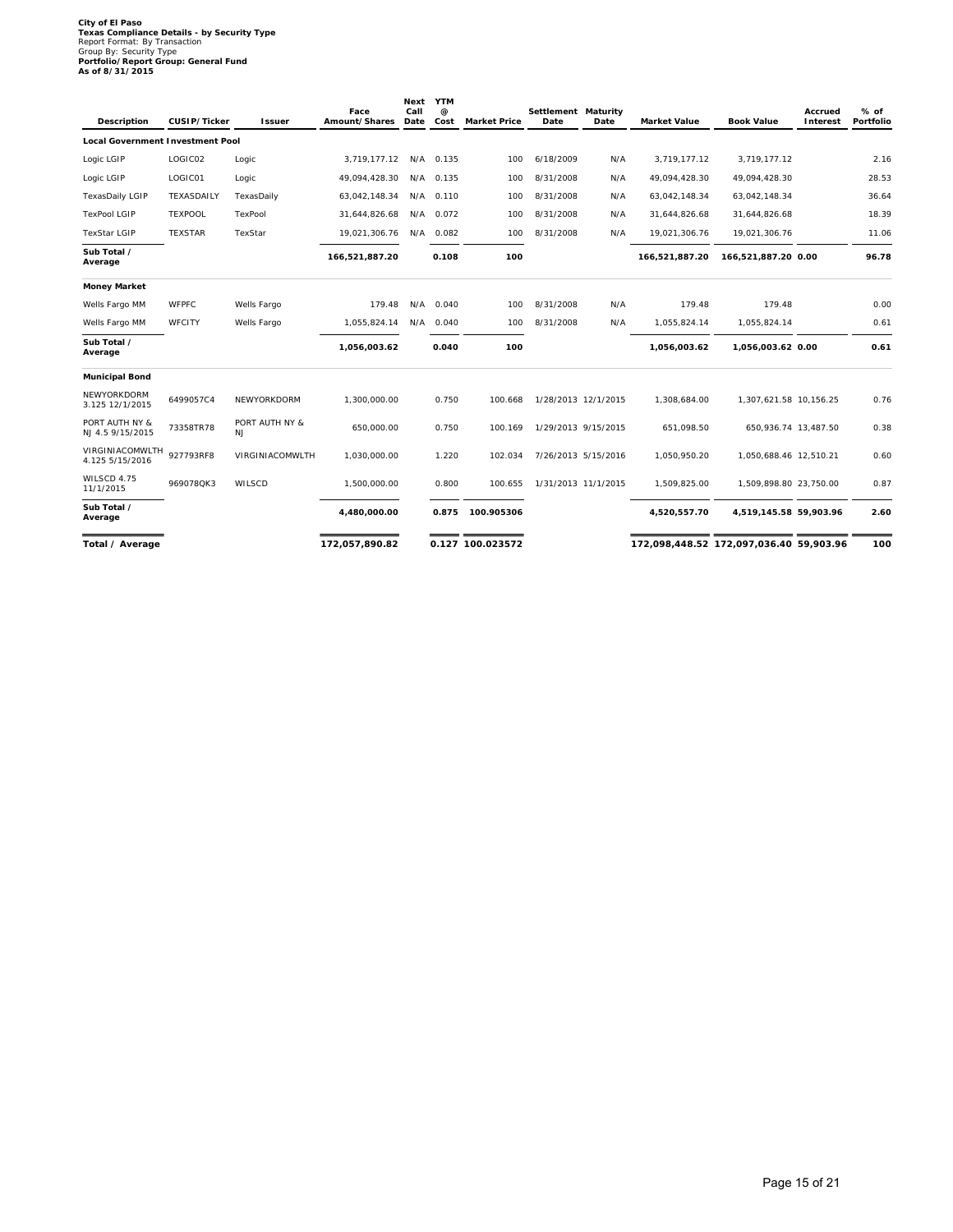City of El Paso<br>Monthly General Ledger Report<br>Report Format: By Transaction<br>Portfolio/Report Group: General Fund<br>Portfolio/Report Group: General Fund<br>Begin Activity Date: 5/31/2015, End Activity Date: 8/31/2015, Carrying V

| Description                                                           | CUSIP/Ticker   | Settlement<br>Date | <b>Beginning Cost</b><br>Value | <b>Ending Cost</b><br>Value                                 | Beginning<br>Market<br>Accrued<br>Interest | <b>Difference</b><br>in Accrued<br>Interest | Ending<br>Market<br>Accrued<br>Interest | Interest/Dividends | Premium              | Amortized Amortized<br><b>Discount</b> |
|-----------------------------------------------------------------------|----------------|--------------------|--------------------------------|-------------------------------------------------------------|--------------------------------------------|---------------------------------------------|-----------------------------------------|--------------------|----------------------|----------------------------------------|
| <b>Local Government Investment Pool</b>                               |                |                    |                                |                                                             |                                            |                                             |                                         |                    |                      |                                        |
| Logic LGIP                                                            | LOGIC01        | 8/31/2008          | 48,084,310.29                  | 49,094,428.30                                               | N/A                                        | 0.00                                        | N/A                                     | 10.118.01          | 0.00                 | 0.00                                   |
| Logic LGIP                                                            | LOGIC02        | 6/18/2009          | 3,717,968.37                   | 3,719,177.12                                                | N/A                                        | 0.00                                        | N/A                                     | 1,208.75           | 0.00                 | 0.00                                   |
| TexasDaily LGIP                                                       | TEXASDAILY     | 8/31/2008          | 56,028,279.58                  | 63,042,148.34                                               | N/A                                        | 0.00                                        | N/A                                     | 13,868.76          | 0.00                 | 0.00                                   |
| <b>TexPool LGIP</b>                                                   | <b>TEXPOOL</b> | 8/31/2008          | 30,640,267.61                  | 31,644,826.68                                               | N/A                                        | 0.00                                        | N/A                                     | 4,559.07           | 0.00                 | 0.00                                   |
| <b>TexStar LGIP</b>                                                   | <b>TEXSTAR</b> | 8/31/2008          | 34,015,859.94                  | 19,021,306.76                                               | N/A                                        | 0.00                                        | N/A                                     | 5,446.82           | 0.00                 | 0.00                                   |
| Sub<br>Total/Average<br>Local<br>Government<br><b>Investment Pool</b> |                |                    | 172,486,685.79                 | 166,521,887.20                                              | 0.00                                       | 0.00                                        | 0.00                                    | 35.201.41          | 0.00                 | 0.00                                   |
| Money Market                                                          |                |                    |                                |                                                             |                                            |                                             |                                         |                    |                      |                                        |
| Wells Fargo MM                                                        | WFCITY         | 8/31/2008          | 17,055,285.94                  | 1,055,824.14                                                | N/A                                        | 0.00                                        | N/A                                     | 538.20             | 0.00                 | 0.00                                   |
| Wells Fargo MM                                                        | <b>WFPFC</b>   | 8/31/2008          | 179.48                         | 179.48                                                      | N/A                                        | 0.00                                        | N/A                                     | 0.00               | 0.00                 | 0.00                                   |
| Sub<br>Total/Average<br>Money Market                                  |                |                    | 17,055,465.42                  | 1,056,003.62                                                | 0.00                                       | 0.00                                        | 0.00                                    | 538.20             | 0.00                 | 0.00                                   |
| <b>Municipal Bond</b>                                                 |                |                    |                                |                                                             |                                            |                                             |                                         |                    |                      |                                        |
| NEWYORKDORM<br>3.125 12/1/2015                                        | 6499057C4      | 1/28/2013          | 1,386,632.00                   | 1,386,632.00                                                | 20,312.50                                  | $-10, 156.25$                               | 10,156.25                               | 20,312.50          | $-7,621.59$          | 0.00                                   |
| PORT AUTH NY &<br>NJ 4.5 9/15/2015                                    | 73358TR78      | 1/29/2013          | 713,297.00                     | 713,297.00                                                  | 6,175.00                                   | 7,312.50                                    | 13,487.50                               | 0.00               | $-6,021.92$          | 0.00                                   |
| VIRGINIACOMWLTH<br>4.125 5/15/2016                                    | 927793RF8      | 7/26/2013          | 1,112,183.70                   | 1,112,183.70                                                | 1,888.33                                   | 10,621.88                                   | 12,510.21                               | 0.00               | $-7,330.56$          | 0.00                                   |
| WILSCD 4.75<br>11/1/2015                                              | 969078QK3      | 1/31/2013          | 1,660,815.00                   | 1,660,815.00                                                | 5,937.50                                   | 17,812.50                                   | 23.750.00                               | 0.00               | $-14,604.80$         | 0.00                                   |
| Sub<br>Total/Average<br><b>Municipal Bond</b>                         |                |                    | 4,872,927.70                   | 4,872,927.70 34,313.33 25,590.63 59,903.96                  |                                            |                                             |                                         |                    | 20,312.50 -35,578.87 | 0.00                                   |
| Total / Average                                                       |                |                    |                                | 194,415,078.91 172,450,818.52 34,313.33 25,590.63 59,903.96 |                                            |                                             |                                         | 56,052.11          | 35,578.87            | 0.00                                   |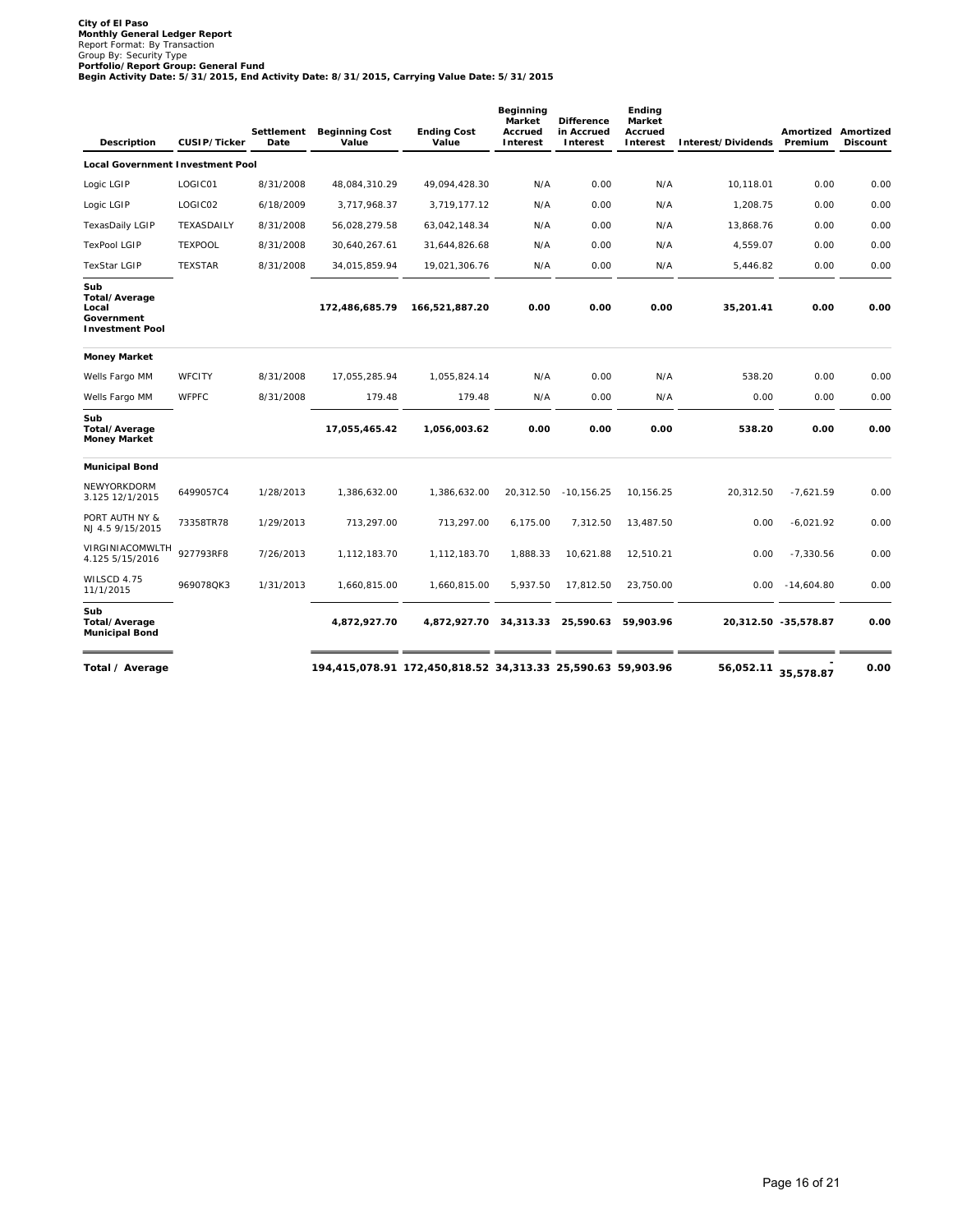City of El Paso<br>Portfolio Activity Report<br>Report Format: By Transaction<br>Portfolio/Report Group: General Fund<br>Portfolio/Report Group: General Fund<br>Begin Activity Date: 5/31/2015, End Activity Date: 8/31/2015, Carrying Value

| Description                                                               | CUSIP/Ticker      | Settlement<br>Date | Beginning Face Accrued<br>Amount/Shares Interest | Buy  | <b>Buy Principal</b>               | Sell Principal | Sell<br>Accrued<br>Interest | <b>Ending Face</b><br>Amount/Shares                              | <b>Ending MV</b> | <b>Ending BV</b> | <b>Ending Cost</b><br>Value | Interest/Dividends  | Unrealized<br>Gain/Loss- Gain/Loss-<br><b>MV</b> | Realized<br>MV | Change in<br>MV            | Amortized<br>Premium | Amortized<br>Discount | Ending<br>Market<br>Accrued<br>Interest |
|---------------------------------------------------------------------------|-------------------|--------------------|--------------------------------------------------|------|------------------------------------|----------------|-----------------------------|------------------------------------------------------------------|------------------|------------------|-----------------------------|---------------------|--------------------------------------------------|----------------|----------------------------|----------------------|-----------------------|-----------------------------------------|
| Local Government Investment Pool                                          |                   |                    |                                                  |      |                                    |                |                             |                                                                  |                  |                  |                             |                     |                                                  |                |                            |                      |                       |                                         |
| Logic LGIP                                                                | LOGIC01           | 8/31/2008          | 48,084,310.29                                    | 0.00 | 34.010.118.01                      | 33.000.000.00  | 0.00                        | 49,094,428.30                                                    | 49,094,428.30    | 49,094,428.30    | 49.094.428.30               | 10,118.01           | 0.00                                             | 0.00           | 0.00                       | 0.00                 | 0.00                  | N/A                                     |
| Logic LGIP                                                                | LOGIC02           | 6/18/2009          | 3,717,968.37                                     | 0.00 | 1,208.75                           | 0.00           | 0.00                        | 3.719.177.12                                                     | 3,719,177.12     | 3.719.177.12     | 3.719.177.12                | 1,208.75            | 0.00                                             | 0.00           | 0.00                       | 0.00                 | 0.00                  | N/A                                     |
| <b>TexasDaily LGIP</b>                                                    | <b>TEXASDAILY</b> | 8/31/2008          | 56,028,279.58                                    | 0.00 | 32,013,868.76                      | 25,000,000.00  | 0.00                        | 63,042,148.34                                                    | 63,042,148.34    | 63,042,148.34    | 63,042,148.34               | 13,868.76           | 0.00                                             | 0.00           | 0.00                       | 0.00                 | 0.00                  | N/A                                     |
| <b>TexPool LGIP</b>                                                       | TEXPOOL           | 8/31/2008          | 30,640,267.61                                    | 0.00 | 26,004,559.07                      | 25,000,000.00  | 0.00                        | 31,644,826.68                                                    | 31,644,826.68    | 31,644,826.68    | 31,644,826.68               | 4,559.07            | 0.00                                             | 0.00           | 0.00                       | 0.00                 | 0.00                  | N/A                                     |
| <b>TexStar LGIP</b>                                                       | <b>TEXSTAR</b>    | 8/31/2008          | 34,015,859.94                                    | 0.00 | 30,005,446.82                      | 45,000,000.00  | 0.00                        | 19,021,306.76                                                    | 19,021,306.76    | 19,021,306.76    | 19,021,306.76               | 5,446.82            | 0.00                                             | 0.00           | 0.00                       | 0.00                 | 0.00                  | N/A                                     |
| Sub<br>Total/Average<br><b>Local Government</b><br><b>Investment Pool</b> |                   |                    | 172,486,685.79                                   | 0.00 | 122,035,201.41                     | 128,000,000.00 | 0.00                        | 166,521,887.20                                                   | 166.521.887.20   | 166,521,887.20   | 166,521,887.20              | 35,201.41           | 0.00                                             | 0.00           | 0.00                       | 0.00                 | 0.00                  | 0.00                                    |
| <b>Money Market</b>                                                       |                   |                    |                                                  |      |                                    |                |                             |                                                                  |                  |                  |                             |                     |                                                  |                |                            |                      |                       |                                         |
| Wells Fargo MM                                                            | WFCITY            | 8/31/2008          | 17,055,285.94                                    | 0.00 | 26,055,955.05                      | 42,055,416.85  | 0.00                        | 1,055,824.14                                                     | 1,055,824.14     | 1,055,824.14     | 1,055,824.14                | 538.20              | 0.00                                             | 0.00           | 0.00                       | 0.00                 | 0.00                  | N/A                                     |
| Wells Fargo MM                                                            | WFPFC             | 8/31/2008          | 179.48                                           | 0.00 | 0.00                               | 0.00           | 0.00                        | 179.48                                                           | 179.48           | 179.48           | 179.48                      | 0.00                | 0.00                                             | 0.00           | 0.00                       | 0.00                 | 0.00                  | N/A                                     |
| Sub<br>Total/Average<br>Money Market                                      |                   |                    | 17,055,465.42                                    | 0.00 | 26,055,955.05                      | 42,055,416.85  | 0.00                        | 1,056,003.62                                                     | 1,056,003.62     | 1,056,003.62     | 1,056,003.62                | 538.20              | 0.00                                             | 0.00           | 0.00                       | 0.00                 | 0.00                  | 0.00                                    |
| Municipal                                                                 |                   |                    |                                                  |      |                                    |                |                             |                                                                  |                  |                  |                             |                     |                                                  |                |                            |                      |                       |                                         |
| NEWYORKDORM<br>3.125 12/1/2015                                            | 6499057C4         | 1/28/2013          | 1,300,000.00                                     | 0.00 | 0.00                               | 0.00           | 0.00                        | 1,300,000.00                                                     | 1,308,684.00     | 1,307,621.58     | 1,386,632.00                | 20,312.50           | $-9,087.00$                                      | 0.00           | $-9,087.00$                | $-7,621.59$          | 0.00                  | 10,156.25                               |
| PORT AUTH NY & NJ<br>4.5 9/15/2015                                        | 73358TR78         | 1/29/2013          | 650,000.00                                       | 0.00 | 0.00                               | 0.00           | 0.00                        | 650,000.00                                                       | 651,098.50       | 650,936.74       | 713,297.00                  | 0.00                | $-6,285.50$                                      | 0.00           | $-6,285.50$                | $-6,021.92$          | 0.00                  | 13,487.50                               |
| VIRGINIACOMWLTH<br>4.125 5/15/2016                                        | 927793RF8         | 7/26/2013          | 1,030,000.00                                     | 0.00 | 0.00                               | 0.00           | 0.00                        | 1,030,000.00                                                     | 1,050,950.20     | 1,050,688.46     | 1,112,183.70                | 0.00                | $-6,375.70$                                      | 0.00           | $-6.375.70$                | $-7,330.56$          | 0.00                  | 12,510.21                               |
| WILSCD 4.75<br>11/1/2015                                                  | 969078QK3         | 1/31/2013          | 1,500,000.00                                     | 0.00 | 0.00                               | 0.00           | 0.00                        | 1,500,000.00                                                     | 1,509,825.00     | 1,509,898.80     | 1,660,815.00                | 0.00                | $-14,430.00$                                     | 0.00           | $-14,430.00$               | $-14,604.80$         | 0.00                  | 23,750.00                               |
| Sub<br>Total/Average<br>Municipal                                         |                   |                    | 4,480,000.00                                     | 0.00 | 0.00                               | 0.00           | 0.00                        | 4,480,000.00                                                     | 4,520,557.70     | 4,519,145.58     | 4,872,927.70                |                     | 20,312.50 -36,178.20                             |                | 0.00 -36,178.20 -35,578.87 |                      |                       | 0.00 59,903.96                          |
| Total / Average                                                           |                   |                    | 194,022,151.21                                   |      | 0.00 148,091,156.46 170,055,416.85 |                |                             | 0.00 172,057,890.82 172,098,448.52 172,097,036.40 172,450,818.52 |                  |                  |                             | 56,052.11 36,178.20 |                                                  | 0.00           | 36,178.20 35,578.87        |                      |                       | 0.00 59,903.96                          |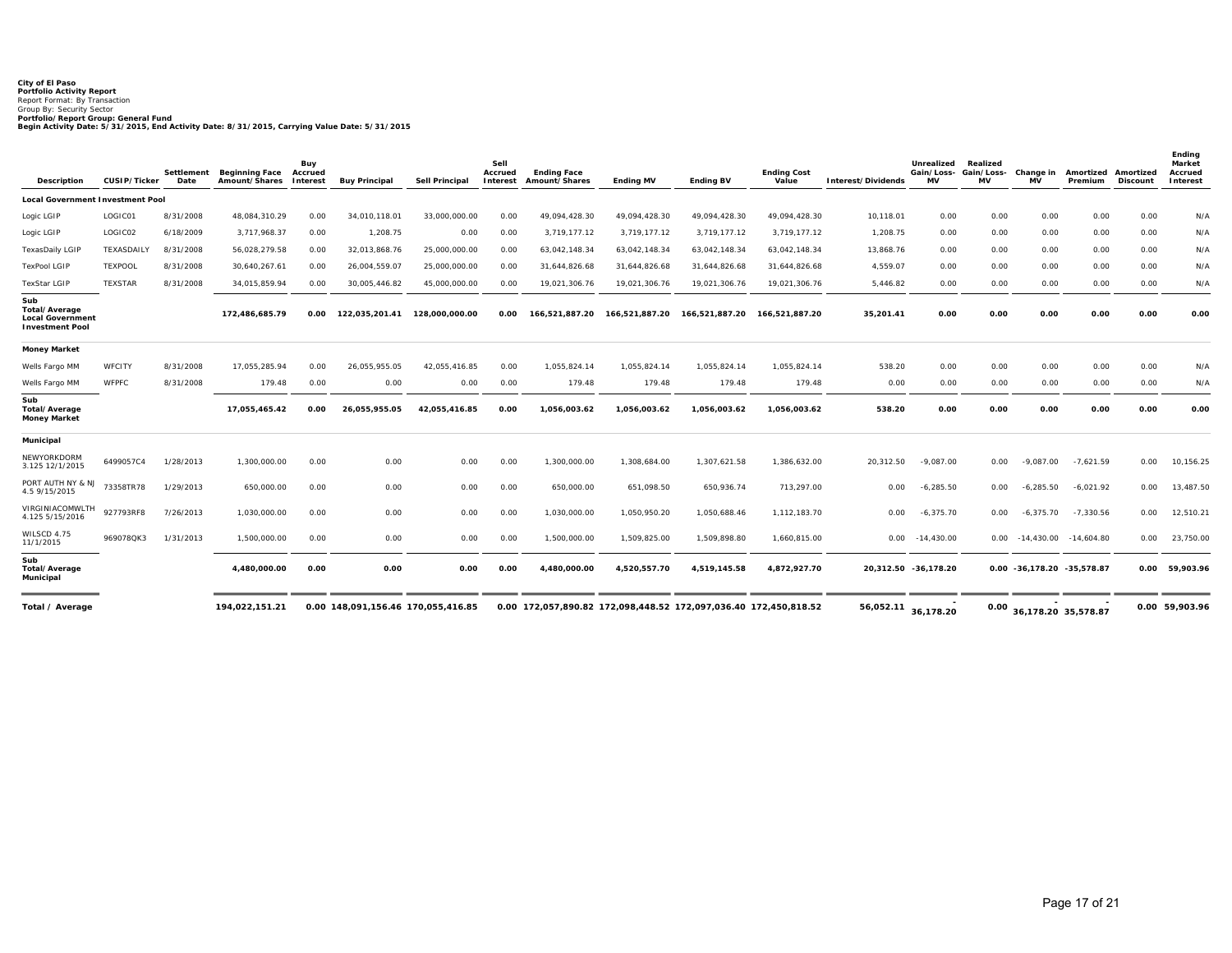#### **City of El Paso Monthly Activity - by Action Portfolio/Report Group: General Fund From 6/1/2015 To 8/31/2015**

|                    |                | Description CUSIP/Ticker Broker/Dealer | Trade<br>Date | Settlement<br>Date | <b>YTM</b><br>@ | Face<br>Cost Amount/Shares | Principal     | Interest/Dividends | Total         |
|--------------------|----------------|----------------------------------------|---------------|--------------------|-----------------|----------------------------|---------------|--------------------|---------------|
| <b>DEPOSIT</b>     |                |                                        |               |                    |                 |                            |               |                    |               |
| Logic LGIP         | LOGIC02        | None                                   | 6/30/2015     | 6/30/2015 0.000    |                 | 381.63                     | 381.63        | 0.00               | 381.63        |
| Logic LGIP         | LOGIC02        | None                                   | 7/31/2015     | 7/31/2015 0.000    |                 | 399.51                     | 399.51        | 0.00               | 399.51        |
| Logic LGIP         | LOGIC02        | None                                   | 8/31/2015     | 8/31/2015 0.000    |                 | 427.61                     | 427.61        | 0.00               | 427.61        |
| Logic LGIP         | LOGIC01        | None                                   | 6/30/2015     | 6/30/2015 0.000    |                 | 4,253.64                   | 4,253.64      | 0.00               | 4,253.64      |
| Logic LGIP         | LOGIC01        | None                                   | 7/31/2015     | 7/31/2015 0.000    |                 | 2,181.88                   | 2,181.88      | 0.00               | 2,181.88      |
| Logic LGIP         | LOGIC01        | None                                   | 8/20/2015     | 8/20/2015 0.000    |                 | 34,000,000.00              | 34,000,000.00 | 0.00               | 34,000,000.00 |
| Logic LGIP         | LOGIC01        | None                                   | 8/31/2015     | 8/31/2015 0.000    |                 | 3,682.49                   | 3,682.49      | 0.00               | 3,682.49      |
| TexasDaily<br>LGIP | TEXASDAILY     | None                                   | 6/30/2015     | 6/30/2015 0.000    |                 | 4,241.59                   | 4,241.59      | 0.00               | 4,241.59      |
| TexasDaily<br>LGIP | TEXASDAILY     | None                                   | 7/31/2015     | 7/31/2015 0.000    |                 | 4,719.92                   | 4,719.92      | 0.00               | 4,719.92      |
| TexasDaily<br>LGIP | TEXASDAILY     | None                                   | 8/21/2015     | 8/21/2015 0.000    |                 | 32,000,000.00              | 32,000,000.00 | 0.00               | 32,000,000.00 |
| TexasDaily<br>LGIP | TEXASDAILY     | None                                   | 8/31/2015     | 8/31/2015 0.000    |                 | 4,907.25                   | 4,907.25      | 0.00               | 4,907.25      |
| TexPool<br>LGIP    | <b>TEXPOOL</b> | None                                   | 6/30/2015     | 6/30/2015 0.000    |                 | 1,447.93                   | 1,447.93      | 0.00               | 1,447.93      |
| TexPool<br>LGIP    | <b>TEXPOOL</b> | None                                   | 7/31/2015     | 7/31/2015 0.000    |                 | 1,638.85                   | 1,638.85      | 0.00               | 1,638.85      |
| TexPool<br>LGIP    | <b>TEXPOOL</b> | None                                   | 8/20/2015     | 8/20/2015 0.000    |                 | 26,000,000.00              | 26,000,000.00 | 0.00               | 26,000,000.00 |
| TexPool<br>LGIP    | <b>TEXPOOL</b> | None                                   | 8/31/2015     | 8/31/2015 0.000    |                 | 1,472.29                   | 1,472.29      | 0.00               | 1,472.29      |
| TexStar<br>LGIP    | <b>TEXSTAR</b> | None                                   | 6/30/2015     | 6/30/2015 0.000    |                 | 2,010.79                   | 2,010.79      | 0.00               | 2,010.79      |
| TexStar<br>LGIP    | <b>TEXSTAR</b> | None                                   | 7/31/2015     | 7/31/2015 0.000    |                 | 2,035.31                   | 2,035.31      | 0.00               | 2,035.31      |
| TexStar<br>LGIP    | <b>TEXSTAR</b> | None                                   | 8/20/2015     | 8/20/2015 0.000    |                 | 30,000,000.00              | 30,000,000.00 | 0.00               | 30,000,000.00 |
| TexStar<br>LGIP    | <b>TEXSTAR</b> | None                                   | 8/31/2015     | 8/31/2015 0.000    |                 | 1,400.72                   | 1,400.72      | 0.00               | 1,400.72      |
| Wells Fargo<br>МM  | <b>WFCITY</b>  | None                                   | 6/9/2015      | 6/9/2015 0.000     |                 | 130.91                     | 130.91        | 0.00               | 130.91        |
| Wells Fargo<br>МM  | <b>WFCITY</b>  | None                                   | 6/10/2015     | 6/10/2015 0.000    |                 | 55,416.85                  | 55,416.85     | 0.00               | 55,416.85     |
| Wells Fargo<br>МM  | <b>WFCITY</b>  | None                                   | 6/16/2015     | 6/16/2015 0.000    |                 | 16,000,000.00              | 16,000,000.00 | 0.00               | 16,000,000.00 |
| Wells Fargo<br>MM  | <b>WFCITY</b>  | None                                   | 6/23/2015     | 6/23/2015 0.000    |                 | 10,000,000.00              | 10,000,000.00 | 0.00               | 10,000,000.00 |
| Wells Fargo<br>МM  | <b>WFCITY</b>  | None                                   | 6/30/2015     | 6/30/2015 0.000    |                 | 105.40                     | 105.40        | 0.00               | 105.40        |
| Wells Fargo<br>МM  | <b>WFCITY</b>  | None                                   | 7/31/2015     | 7/31/2015 0.000    |                 | 205.74                     | 205.74        | 0.00               | 205.74        |
| Wells Fargo<br>МM  | <b>WFCITY</b>  | None                                   | 8/31/2015     | 8/31/2015 0.000    |                 | 96.15                      | 96.15         | 0.00               | 96.15         |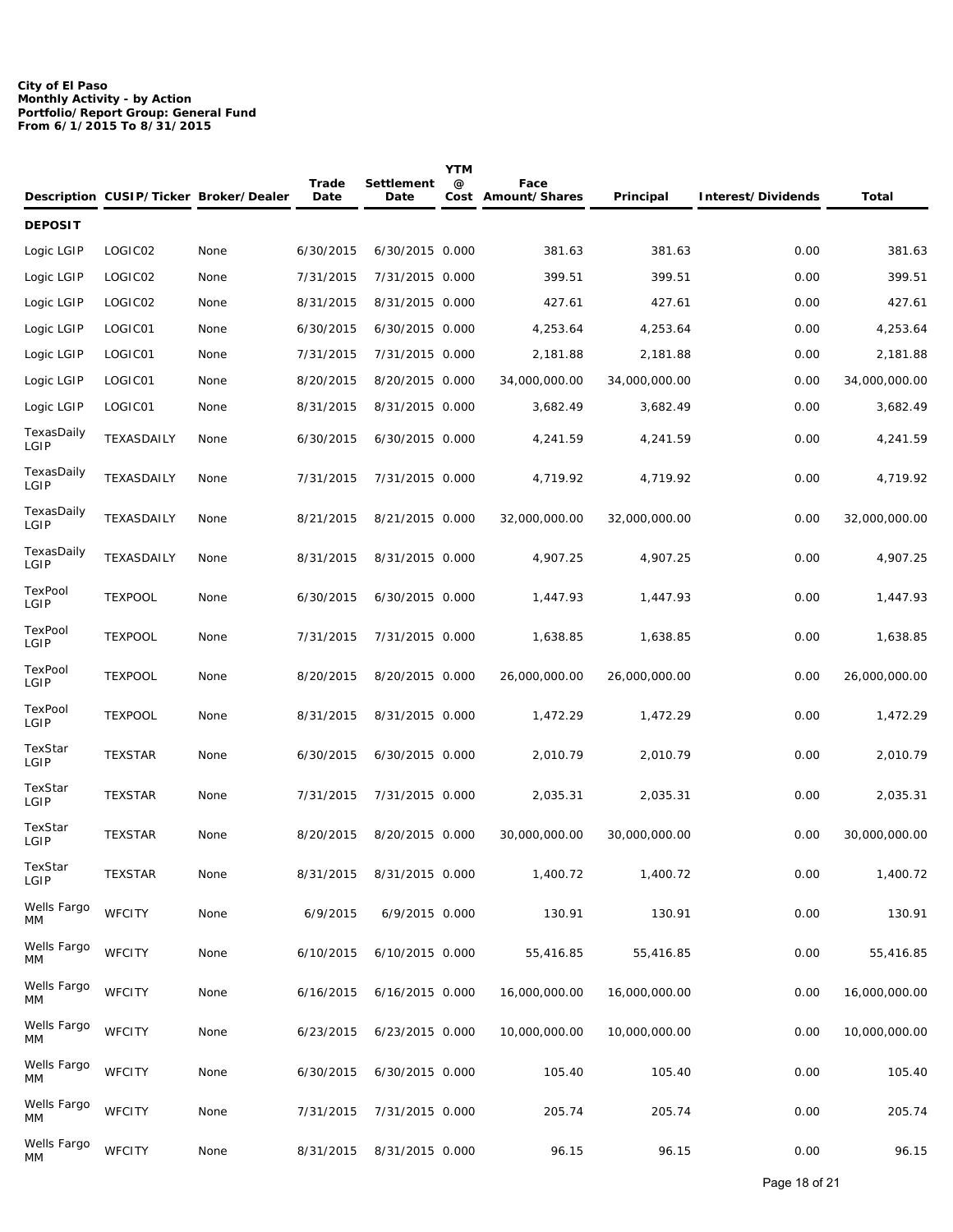|                        |                | Description CUSIP/Ticker Broker/Dealer | Trade<br>Date | Settlement<br>Date | <b>YTM</b><br>@ | Face<br>Cost Amount/Shares    | Principal     | Interest/Dividends | Total               |
|------------------------|----------------|----------------------------------------|---------------|--------------------|-----------------|-------------------------------|---------------|--------------------|---------------------|
| Sub Total /<br>Average |                |                                        |               |                    |                 | 148,091,156.46 148,091,156.46 |               |                    | 0.00 148,091,156.46 |
| INTEREST               |                |                                        |               |                    |                 |                               |               |                    |                     |
| Logic LGIP             | LOGIC02        | None                                   | 6/30/2015     | 6/30/2015 0.000    |                 | 0.00                          | 0.00          | 381.63             | 381.63              |
| Logic LGIP             | LOGIC02        | None                                   | 7/31/2015     | 7/31/2015 0.000    |                 | 0.00                          | 0.00          | 399.51             | 399.51              |
| Logic LGIP             | LOGIC02        | None                                   | 8/31/2015     | 8/31/2015 0.000    |                 | 0.00                          | 0.00          | 427.61             | 427.61              |
| Logic LGIP             | LOGIC01        | None                                   | 6/30/2015     | 6/30/2015 0.000    |                 | 0.00                          | 0.00          | 4,253.64           | 4,253.64            |
| Logic LGIP             | LOGIC01        | None                                   | 7/31/2015     | 7/31/2015 0.000    |                 | 0.00                          | 0.00          | 2,181.88           | 2,181.88            |
| Logic LGIP             | LOGIC01        | None                                   | 8/31/2015     | 8/31/2015 0.000    |                 | 0.00                          | 0.00          | 3,682.49           | 3,682.49            |
| TexasDaily<br>LGIP     | TEXASDAILY     | None                                   | 6/30/2015     | 6/30/2015 0.000    |                 | 0.00                          | 0.00          | 4,241.59           | 4,241.59            |
| TexasDaily<br>LGIP     | TEXASDAILY     | None                                   | 7/31/2015     | 7/31/2015 0.000    |                 | 0.00                          | 0.00          | 4,719.92           | 4,719.92            |
| TexasDaily<br>LGIP     | TEXASDAILY     | None                                   | 8/31/2015     | 8/31/2015 0.000    |                 | 0.00                          | 0.00          | 4,907.25           | 4,907.25            |
| TexPool<br>LGIP        | <b>TEXPOOL</b> | None                                   | 6/30/2015     | 6/30/2015 0.000    |                 | 0.00                          | 0.00          | 1,447.93           | 1,447.93            |
| TexPool<br>LGIP        | <b>TEXPOOL</b> | None                                   | 7/31/2015     | 7/31/2015 0.000    |                 | 0.00                          | 0.00          | 1,638.85           | 1,638.85            |
| TexPool<br>LGIP        | <b>TEXPOOL</b> | None                                   | 8/31/2015     | 8/31/2015 0.000    |                 | 0.00                          | 0.00          | 1,472.29           | 1,472.29            |
| TexStar<br>LGIP        | <b>TEXSTAR</b> | None                                   | 6/30/2015     | 6/30/2015 0.000    |                 | 0.00                          | 0.00          | 2,010.79           | 2,010.79            |
| TexStar<br>LGIP        | <b>TEXSTAR</b> | None                                   | 7/31/2015     | 7/31/2015 0.000    |                 | 0.00                          | 0.00          | 2,035.31           | 2,035.31            |
| TexStar<br>LGIP        | <b>TEXSTAR</b> | None                                   | 8/31/2015     | 8/31/2015 0.000    |                 | 0.00                          | 0.00          | 1,400.72           | 1,400.72            |
| Wells Fargo<br>MМ      | <b>WFCITY</b>  | None                                   | 6/9/2015      | 6/9/2015 0.000     |                 | 0.00                          | 0.00          | 130.91             | 130.91              |
| Wells Fargo<br>MM      | <b>WFCITY</b>  | None                                   | 6/30/2015     | 6/30/2015 0.000    |                 | 0.00                          | 0.00          | 105.40             | 105.40              |
| Wells Fargo<br>MМ      | <b>WFCITY</b>  | None                                   | 7/31/2015     | 7/31/2015 0.000    |                 | 0.00                          | 0.00          | 205.74             | 205.74              |
| Wells Fargo<br>MМ      | <b>WFCITY</b>  | None                                   | 8/31/2015     | 8/31/2015 0.000    |                 | 0.00                          | 0.00          | 96.15              | 96.15               |
| Sub Total /<br>Average |                |                                        |               |                    |                 | 0.00                          | 0.00          | 35,739.61          | 35,739.61           |
| WITHDRAW               |                |                                        |               |                    |                 |                               |               |                    |                     |
| Logic LGIP             | LOGIC01        | None                                   | 6/10/2015     | 6/10/2015 0.000    |                 | 6,000,000.00                  | 6,000,000.00  | 0.00               | 6,000,000.00        |
| Logic LGIP             | LOGIC01        | None                                   | 6/19/2015     | 6/19/2015 0.000    |                 | 6,000,000.00                  | 6,000,000.00  | 0.00               | 6,000,000.00        |
| Logic LGIP             | LOGIC01        | None                                   | 7/1/2015      | 7/1/2015 0.000     |                 | 9,000,000.00                  | 9,000,000.00  | 0.00               | 9,000,000.00        |
| Logic LGIP             | LOGIC01        | None                                   | 7/2/2015      | 7/2/2015 0.000     |                 | 7,000,000.00                  | 7,000,000.00  | 0.00               | 7,000,000.00        |
| Logic LGIP             | LOGIC01        | None                                   | 8/24/2015     | 8/24/2015 0.000    |                 | 5,000,000.00                  | 5,000,000.00  | 0.00               | 5,000,000.00        |
| TexasDaily<br>LGIP     | TEXASDAILY     | None                                   | 8/13/2015     | 8/13/2015 0.000    |                 | 25,000,000.00                 | 25,000,000.00 | 0.00               | 25,000,000.00       |
| TexPool<br>LGIP        | <b>TEXPOOL</b> | None                                   | 8/12/2015     | 8/12/2015 0.000    |                 | 25,000,000.00                 | 25,000,000.00 | 0.00               | 25,000,000.00       |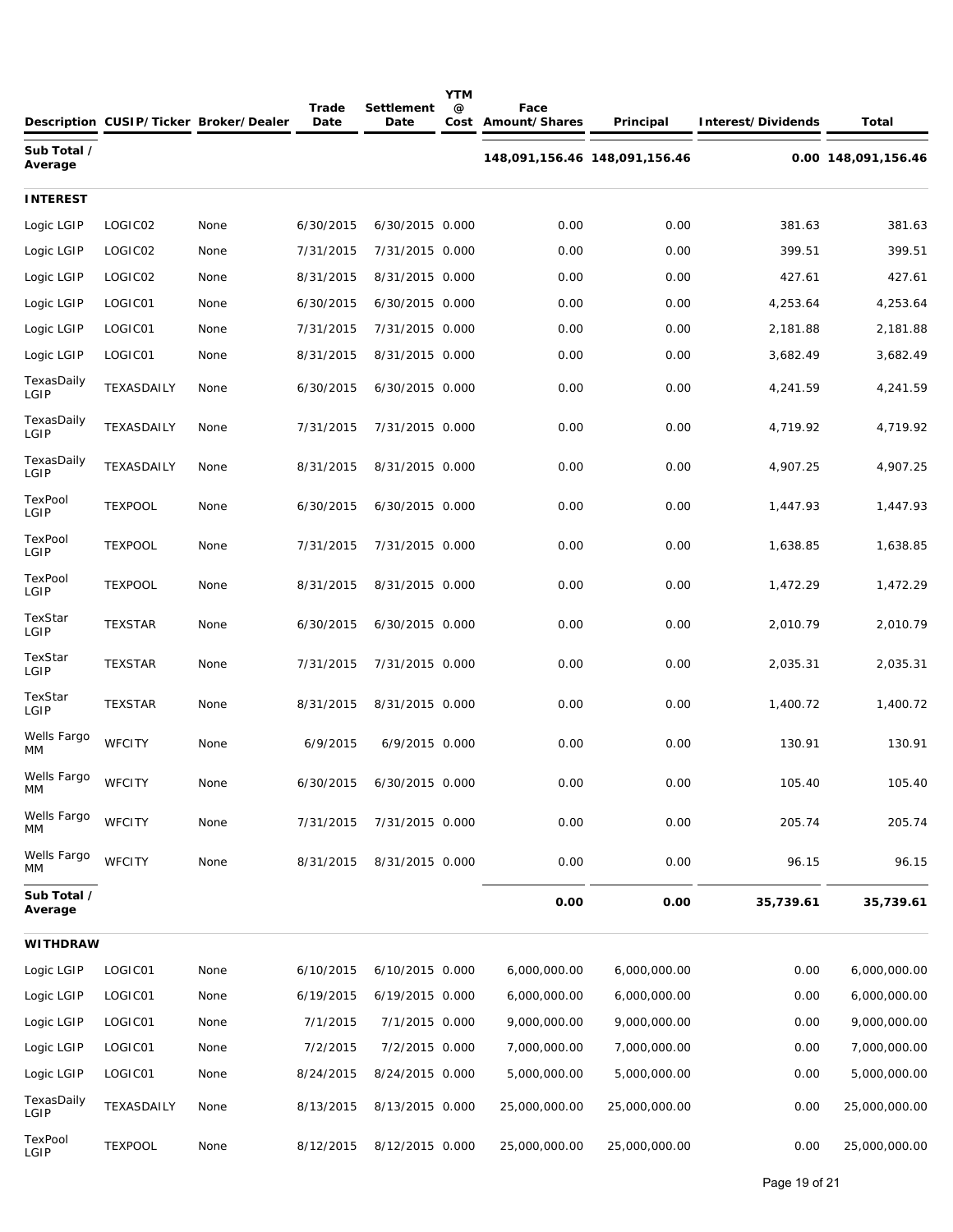|                          |                | Description CUSIP/Ticker Broker/Dealer | Trade<br>Date | Settlement<br>Date | <b>YTM</b><br>$\omega$<br>Cost | Face<br>Amount/Shares         | Principal     | Interest/Dividends | Total               |
|--------------------------|----------------|----------------------------------------|---------------|--------------------|--------------------------------|-------------------------------|---------------|--------------------|---------------------|
| TexStar<br>LGIP          | <b>TEXSTAR</b> | None                                   | 7/30/2015     | 7/30/2015 0.000    |                                | 11,000,000.00                 | 11,000,000.00 | 0.00               | 11,000,000.00       |
| TexStar<br>LGIP          | <b>TEXSTAR</b> | None                                   | 8/12/2015     | 8/12/2015 0.000    |                                | 20,000,000.00                 | 20,000,000.00 | 0.00               | 20,000,000.00       |
| TexStar<br>LGIP          | <b>TEXSTAR</b> | None                                   | 8/28/2015     | 8/28/2015 0.000    |                                | 14,000,000.00                 | 14,000,000.00 | 0.00               | 14,000,000.00       |
| Wells Fargo<br><b>MM</b> | <b>WFCITY</b>  | None                                   | 6/8/2015      | 6/8/2015 0.000     |                                | 17,000,000.00                 | 17,000,000.00 | 0.00               | 17,000,000.00       |
| Wells Fargo<br><b>MM</b> | <b>WFCITY</b>  | None                                   | 6/9/2015      | 6/9/2015 0.000     |                                | 55.416.85                     | 55.416.85     | 0.00               | 55.416.85           |
| Wells Fargo<br><b>MM</b> | <b>WFCITY</b>  | None                                   | 6/18/2015     | 6/18/2015 0.000    |                                | 15,000,000.00                 | 15,000,000.00 | 0.00               | 15,000,000.00       |
| Wells Fargo<br><b>MM</b> | <b>WFCITY</b>  | None                                   | 6/25/2015     | 6/25/2015 0.000    |                                | 5,000,000.00                  | 5,000,000.00  | 0.00               | 5,000,000.00        |
| Wells Fargo<br>МM        | <b>WFCITY</b>  | None                                   | 8/12/2015     | 8/12/2015 0.000    |                                | 5,000,000.00                  | 5,000,000.00  | 0.00               | 5,000,000.00        |
| Sub Total /<br>Average   |                |                                        |               |                    |                                | 170,055,416.85 170,055,416.85 |               |                    | 0.00 170,055,416.85 |